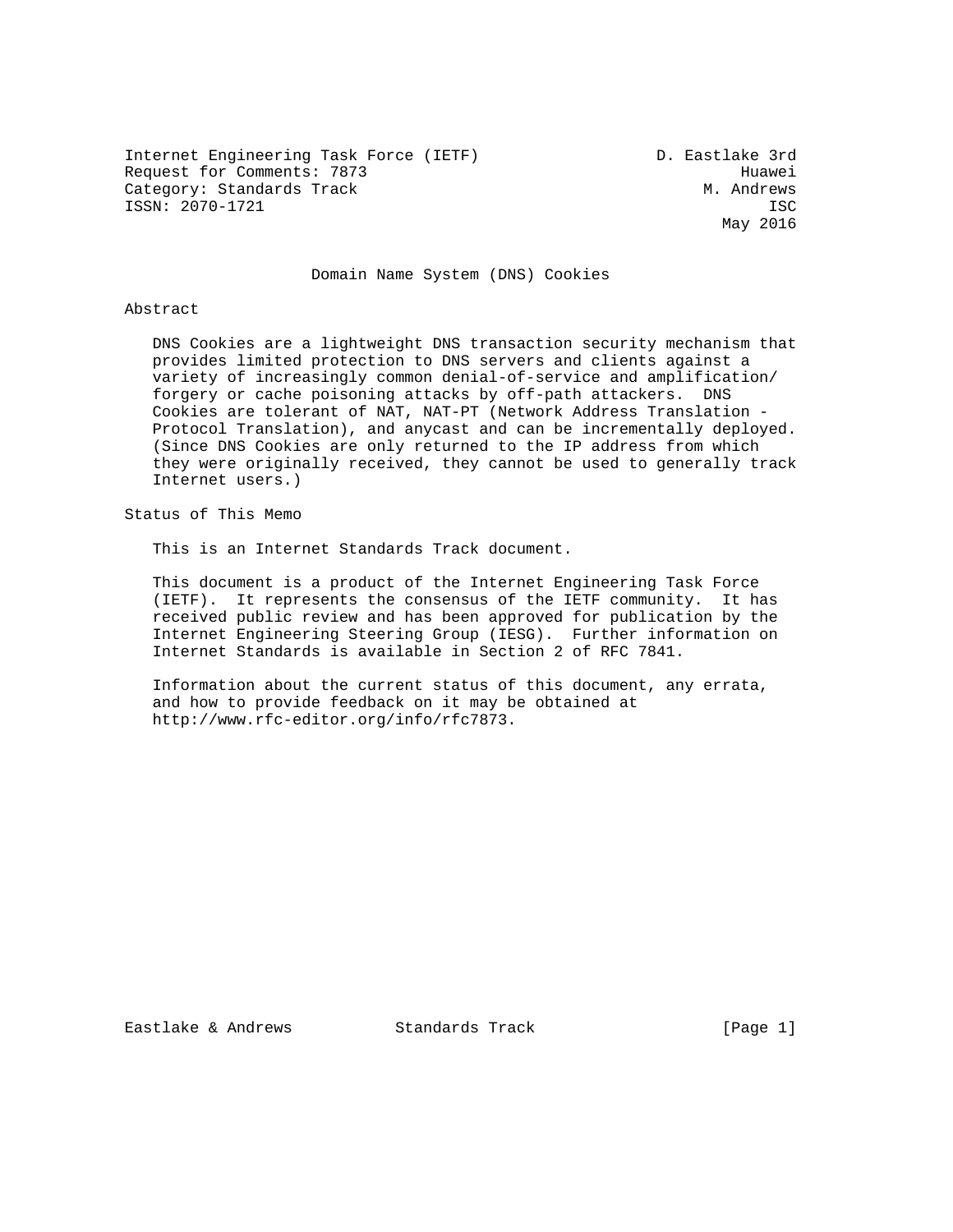Copyright Notice

 Copyright (c) 2016 IETF Trust and the persons identified as the document authors. All rights reserved.

 This document is subject to BCP 78 and the IETF Trust's Legal Provisions Relating to IETF Documents

 (http://trustee.ietf.org/license-info) in effect on the date of publication of this document. Please review these documents carefully, as they describe your rights and restrictions with respect to this document. Code Components extracted from this document must include Simplified BSD License text as described in Section 4.e of the Trust Legal Provisions and are provided without warranty as described in the Simplified BSD License.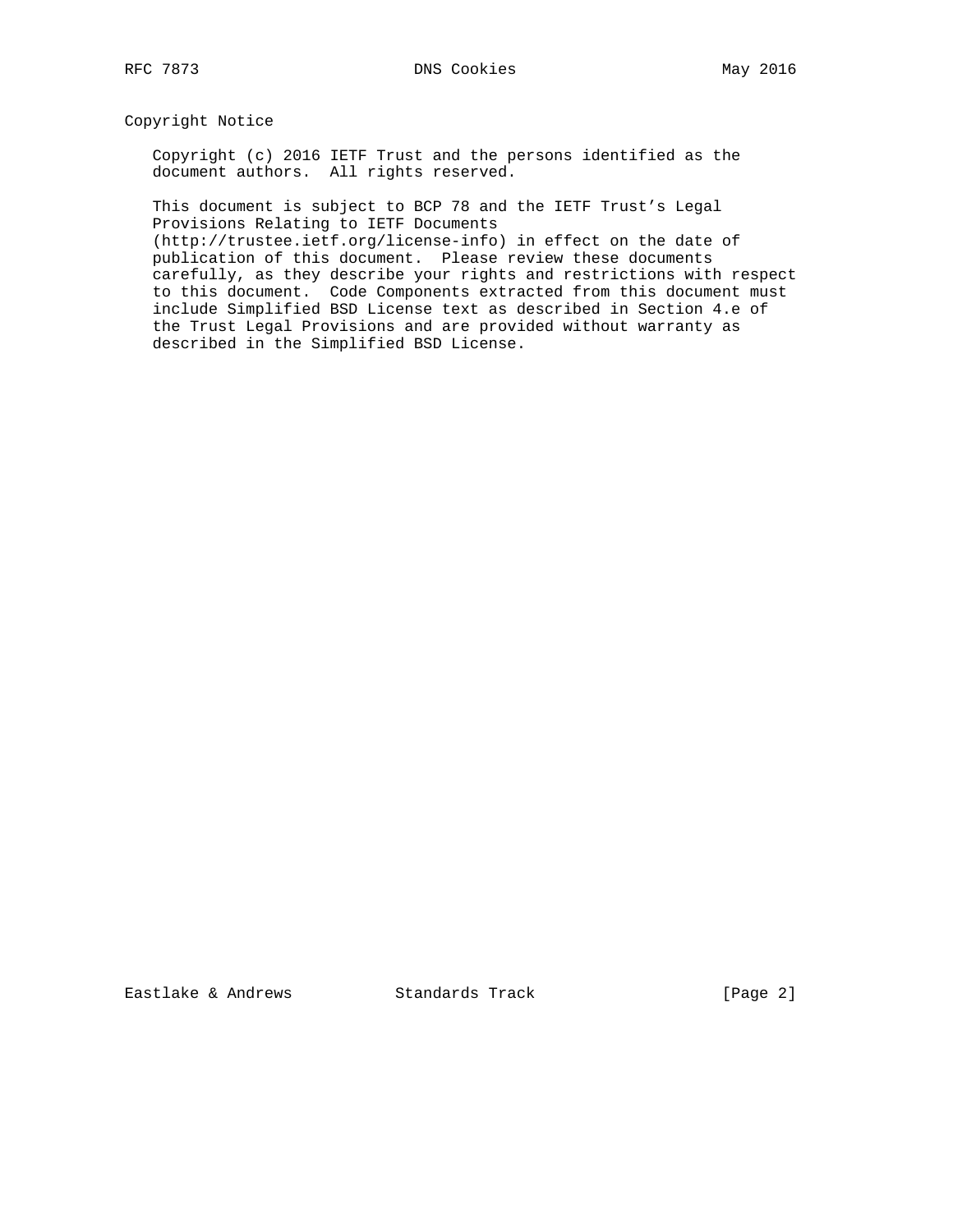| Table of Contents                                                                            |  |
|----------------------------------------------------------------------------------------------|--|
|                                                                                              |  |
|                                                                                              |  |
|                                                                                              |  |
|                                                                                              |  |
|                                                                                              |  |
|                                                                                              |  |
|                                                                                              |  |
| 2.2. Cache Poisoning and Answer Forgery Attacks 7                                            |  |
|                                                                                              |  |
|                                                                                              |  |
| 3.2. DNS Message/Transaction Security 8                                                      |  |
| 3.3. Conclusions on Existing DNS Security 8                                                  |  |
|                                                                                              |  |
|                                                                                              |  |
|                                                                                              |  |
| 5. DNS Cookies Protocol Specification 11                                                     |  |
|                                                                                              |  |
|                                                                                              |  |
| 5.2.1. No OPT RR or No COOKIE Option 12                                                      |  |
| 5.2.2. Malformed COOKIE Option 12                                                            |  |
| 5.2.3. Only a Client Cookie 12                                                               |  |
| 5.2.4. A Client Cookie and an Invalid Server Cookie 13                                       |  |
| 5.2.5. A Client Cookie and a Valid Server Cookie 13                                          |  |
|                                                                                              |  |
| 5.4. Querying for a Server Cookie 14                                                         |  |
|                                                                                              |  |
| 6. NAT Considerations and Anycast Server Considerations 15                                   |  |
| 7. Operational and Deployment Considerations 17<br>7.1. Client and Server Secret Rollover 17 |  |
|                                                                                              |  |
|                                                                                              |  |
|                                                                                              |  |
|                                                                                              |  |
| 9.1. Cookie Algorithm Considerations 20                                                      |  |
|                                                                                              |  |
|                                                                                              |  |
|                                                                                              |  |
|                                                                                              |  |
| Appendix A. Example Client Cookie Algorithms 23                                              |  |
|                                                                                              |  |
|                                                                                              |  |
|                                                                                              |  |
|                                                                                              |  |
|                                                                                              |  |

 Acknowledgments ...................................................25 Authors' Addresses ................................................25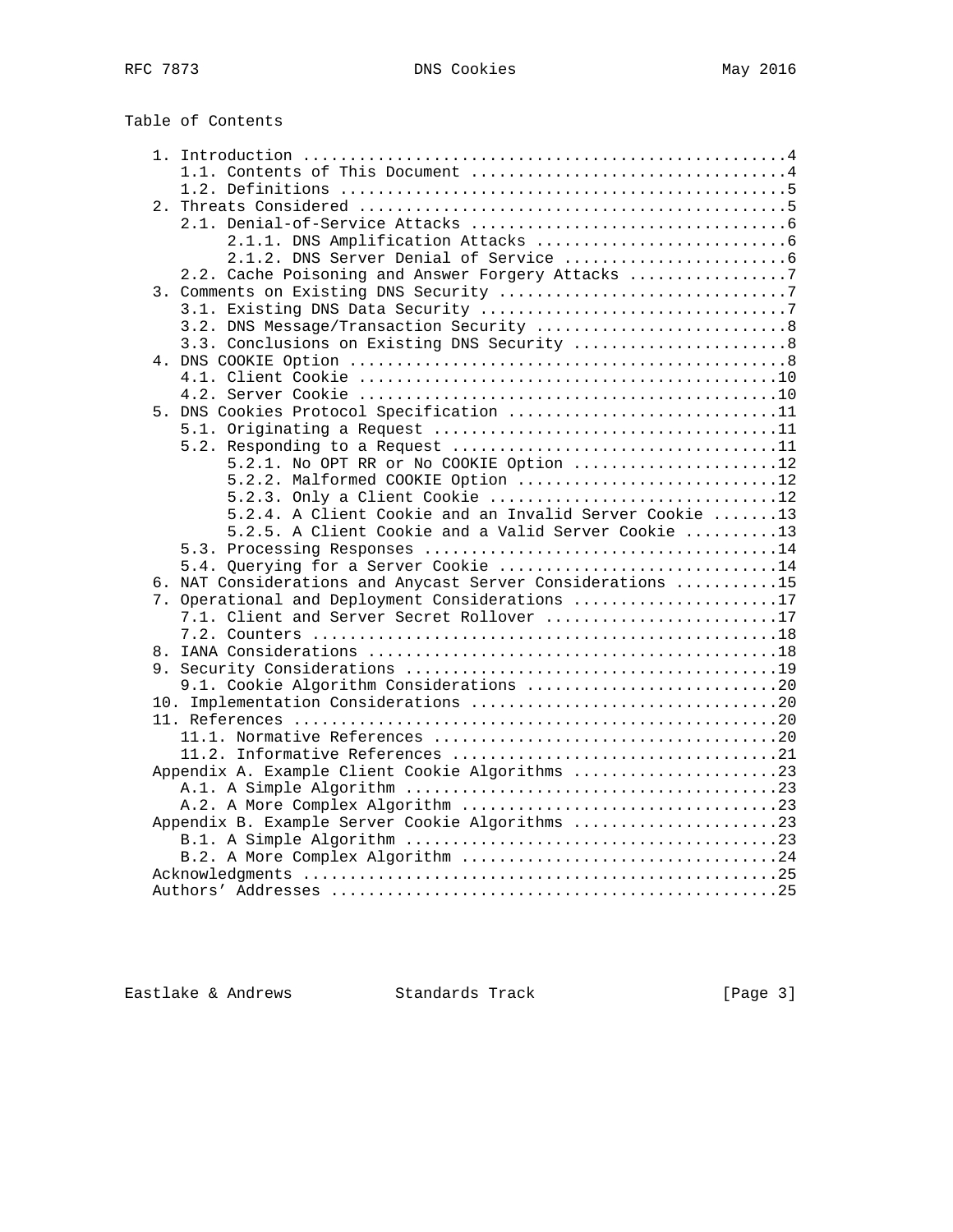# 1. Introduction

 As with many core Internet protocols, the Domain Name System (DNS) was originally designed at a time when the Internet had only a small pool of trusted users. As the Internet has grown exponentially to a global information utility, the DNS has increasingly been subject to abuse.

 This document describes DNS Cookies, a lightweight DNS transaction security mechanism specified as an OPT [RFC6891] option. The DNS Cookie mechanism provides limited protection to DNS servers and clients against a variety of increasingly common abuses by off-path attackers. It is compatible with, and can be used in conjunction with, other DNS transaction forgery resistance measures such as those in [RFC5452]. (Since DNS Cookies are only returned to the IP address from which they were originally received, they cannot be used to generally track Internet users.)

 The protection provided by DNS Cookies is similar to that provided by using TCP for DNS transactions. Bypassing the weak protection provided by using TCP requires, among other things, that an off-path attacker guess the 32-bit TCP sequence number in use. Bypassing the weak protection provided by DNS Cookies requires such an attacker to guess a 64-bit pseudorandom "cookie" quantity. Where DNS Cookies are not available but TCP is, falling back to using TCP is reasonable.

 If only one party to a DNS transaction supports DNS Cookies, the mechanism does not provide a benefit or significantly interfere, but if both support it, the additional security provided is automatically available.

 The DNS Cookie mechanism is designed to work in the presence of NAT and NAT-PT (Network Address Translation - Protocol Translation) boxes, and guidance is provided herein on supporting the DNS Cookie mechanism in anycast servers.

# 1.1. Contents of This Document

 In Section 2, we discuss the threats against which the DNS Cookie mechanism provides some protection.

 Section 3 describes existing DNS security mechanisms and why they are not adequate substitutes for DNS Cookies.

Section 4 describes the COOKIE option.

Section 5 provides a protocol description.

Eastlake & Andrews Standards Track [Page 4]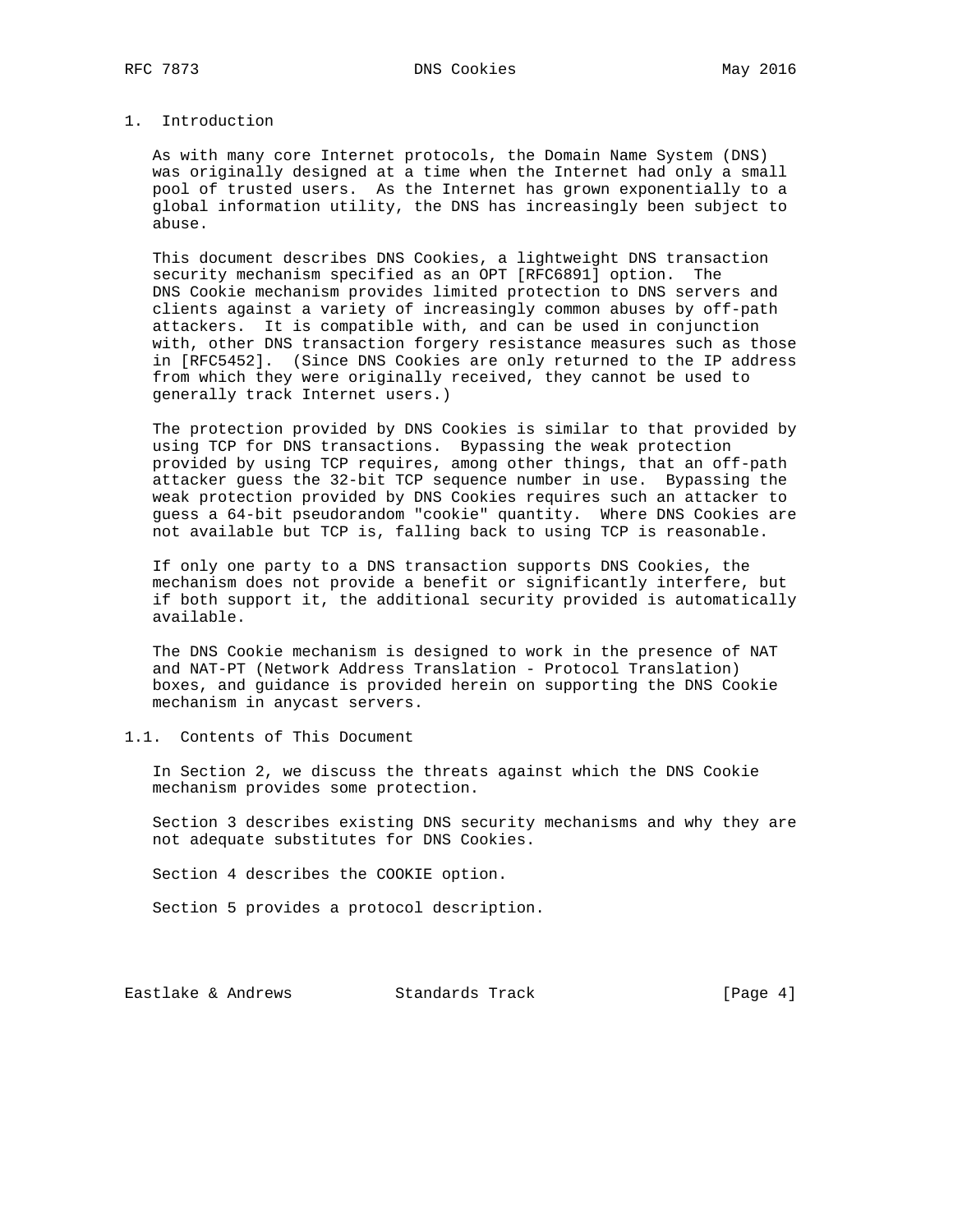Section 6 discusses some NAT considerations and anycast-related DNS Cookies design considerations.

Section 7 discusses incremental deployment considerations.

 Sections 8 and 9 describe IANA considerations and security considerations, respectively.

1.2. Definitions

 The key words "MUST", "MUST NOT", "REQUIRED", "SHALL", "SHALL NOT", "SHOULD", "SHOULD NOT", "RECOMMENDED", "NOT RECOMMENDED", "MAY", and "OPTIONAL" in this document are to be interpreted as described in [RFC2119].

- "Off-path attacker", for a particular DNS client and server, is defined as an attacker who cannot observe the DNS request and response messages between that client and server.
- "Soft state" indicates information that is learned or derived by a host and that may be discarded when indicated by the policies of that host but can be re-instantiated later if needed. For example, it could be discarded after a period of time or when storage for caching such data becomes full. If operations that require soft state continue after the information has been discarded, the information will be automatically regenerated, albeit at some cost.
- "Silently discarded" indicates that there are no DNS protocol message consequences.
- "IP address" is used herein as a length-independent term and includes both IPv4 and IPv6 addresses.
- 2. Threats Considered

 DNS Cookies are intended to provide significant but limited protection against certain attacks by off-path attackers, as described below. These attacks include denial of service, cache poisoning, and answer forgery.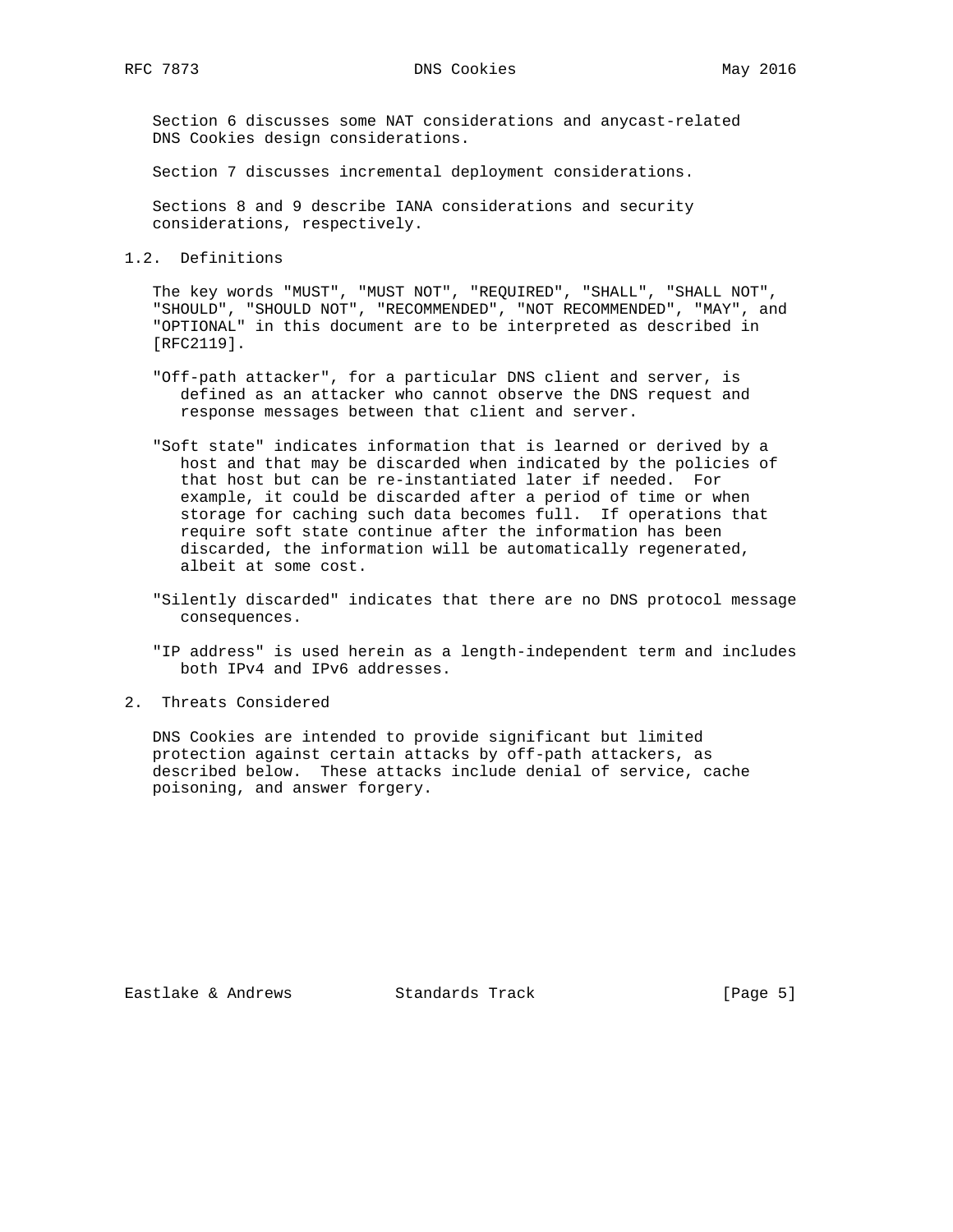# 2.1. Denial-of-Service Attacks

 The typical form of the denial-of-service attacks considered herein is to send DNS requests with forged source IP addresses to a server. The intent can be to attack that server or some other selected host, as described below.

 There are also on-path denial-of-service attacks that attempt to saturate a server with DNS requests having correct source addresses. Cookies do not protect against such attacks, but successful cookie validation improves the probability that the correct source IP address for the requests is known. This facilitates contacting the managers of the networks from which the requests originate or taking other actions for those networks.

## 2.1.1. DNS Amplification Attacks

 A request with a forged source IP address generally causes a response to be sent to that forged IP address. Thus, the forging of many such requests with a particular source IP address can result in enough traffic being sent to the forged IP address to interfere with service to the host at the IP address. Furthermore, it is generally easy in the DNS to create short requests that produce much longer responses, thus amplifying the attack.

 The DNS Cookie mechanism can severely limit the traffic amplification obtained by requests from an attacker that is off the path between the server and the request's source address. Enforced DNS Cookies would make it hard for an off-path attacker to cause any more than rate-limited short error responses to be sent to a forged IP address, so the attack would be attenuated rather than amplified. DNS Cookies make it more effective to implement a rate-limiting scheme for error responses from the server. Such a scheme would further restrict selected host denial-of-service traffic from that server.

# 2.1.2. DNS Server Denial of Service

 DNS requests that are accepted cause work on the part of DNS servers. This is particularly true for recursive servers that may issue one or more requests and process the responses thereto, in order to determine their response to the initial request; the situation can be even worse for recursive servers implementing DNSSEC [RFC4033] [RFC4034] [RFC4035], because they may be induced to perform burdensome cryptographic computations in attempts to verify the authenticity of data they retrieve in trying to answer the request.

Eastlake & Andrews Standards Track [Page 6]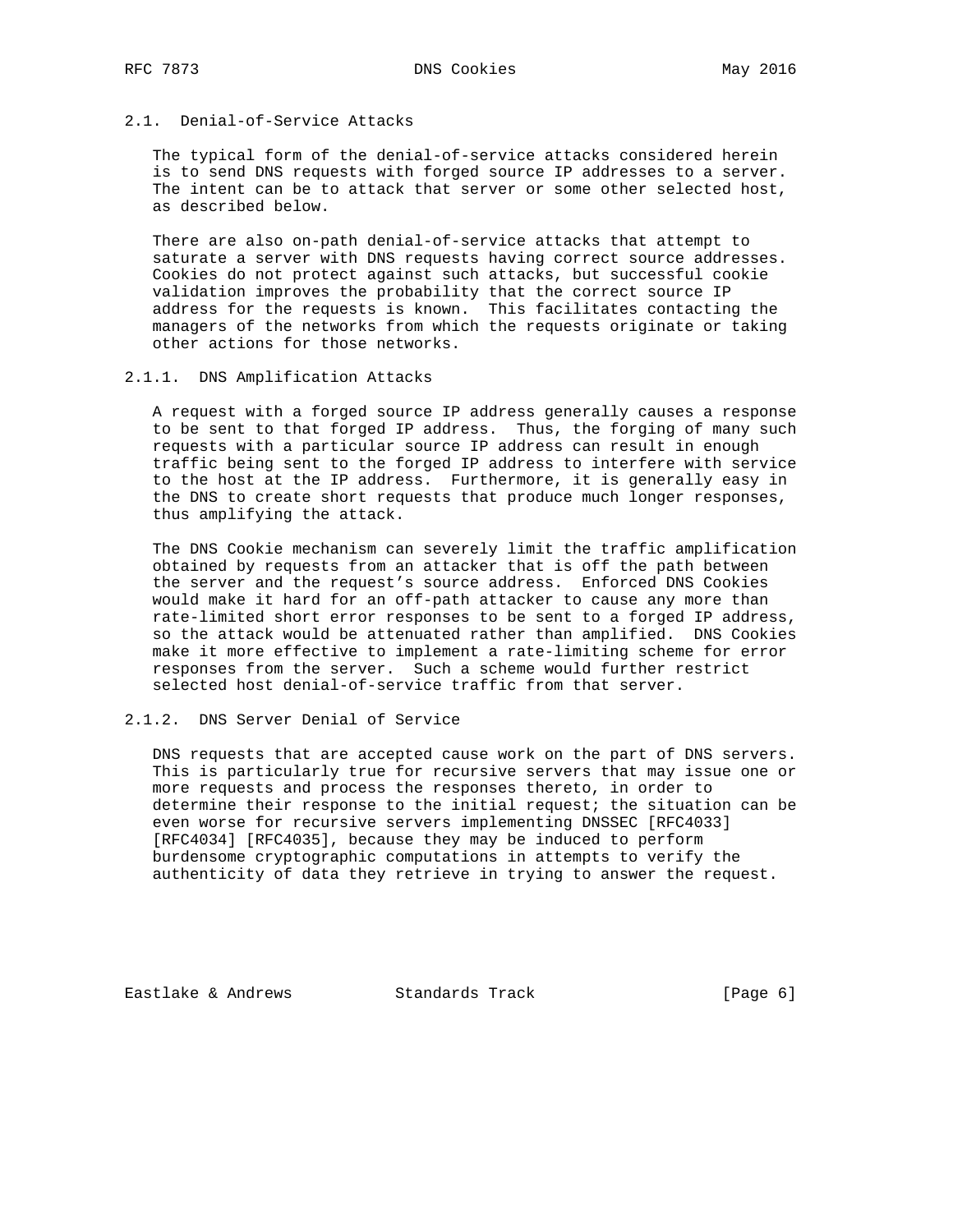The computational or communications burden caused by such requests may not depend on a forged source IP address, but the use of such addresses makes

- + the source of the requests causing the denial-of-service attack harder to find and
- + restriction of the IP addresses from which such requests should be honored hard or impossible to specify or verify.

 The use of DNS Cookies should enable a server to reject forged requests from an off-path attacker with relative ease and before any recursive queries or public key cryptographic operations are performed.

2.2. Cache Poisoning and Answer Forgery Attacks

 The form of the cache poisoning attacks considered is to send forged replies to a resolver. Modern network speeds for well-connected hosts are such that, by forging replies from the IP addresses of a DNS server to a resolver for names that resolver has been induced to resolve or for common names whose resource records have short time-to-live values, there can be an unacceptably high probability of randomly coming up with a reply that will be accepted and cause false DNS information to be cached by that resolver (the Dan Kaminsky attack [Kaminsky]). This can be used to facilitate phishing attacks and other diversions of legitimate traffic to a compromised or malicious host such as a web server.

 With the use of DNS Cookies, a resolver can generally reject such forged replies.

3. Comments on Existing DNS Security

 Two forms of security have been added to DNS: data security and message/transaction security.

3.1. Existing DNS Data Security

 DNS data security is one part of DNSSEC and is described in [RFC4033], [RFC4034], [RFC4035], and updates thereto. It provides data origin authentication and authenticated denial of existence. DNSSEC is being deployed and can provide strong protection against forged data and cache poisoning; however, it has the unintended effect of making some denial-of-service attacks worse because of the cryptographic computational load it can require and the increased size in DNS response packets that it tends to produce.

Eastlake & Andrews Standards Track [Page 7]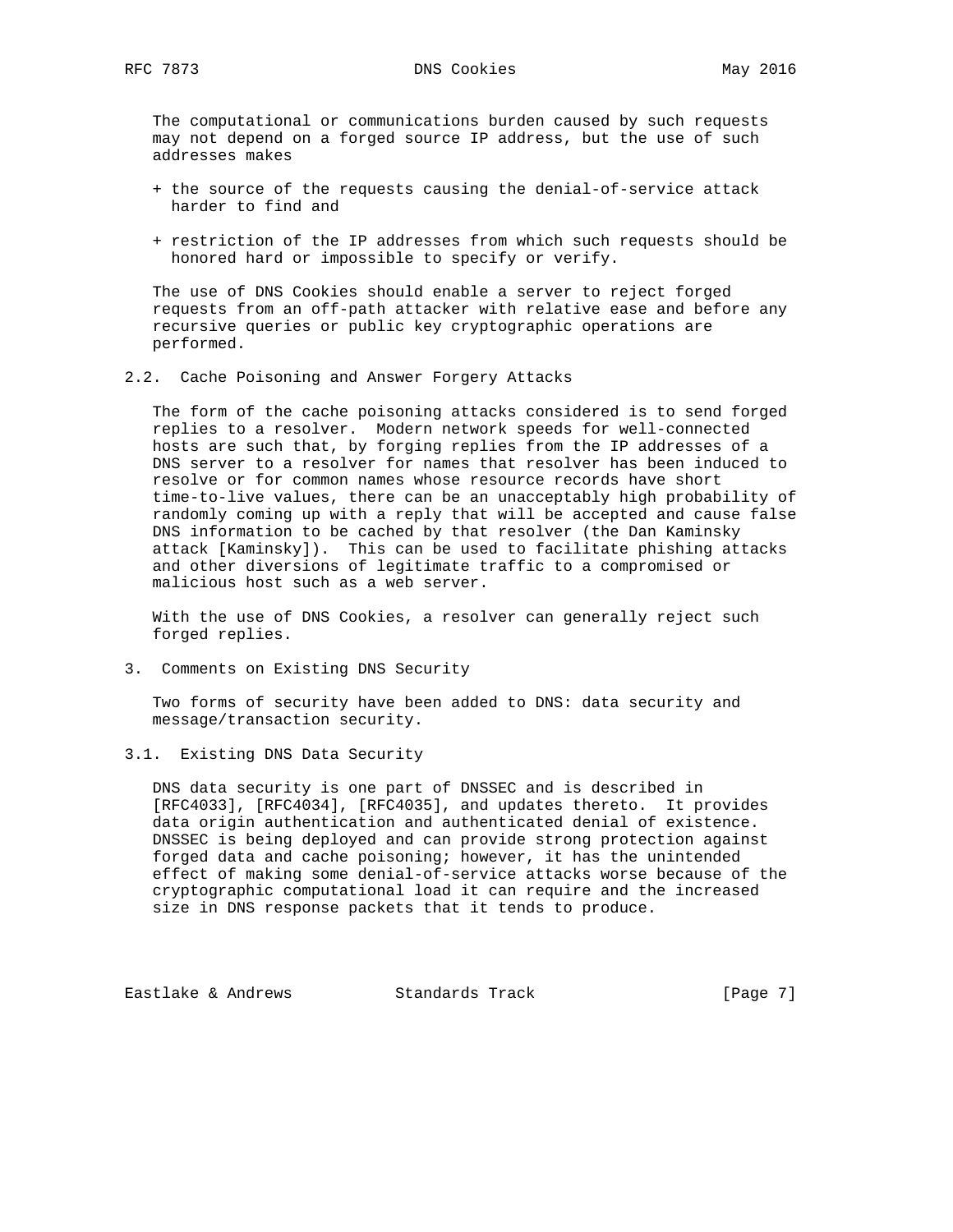## 3.2. DNS Message/Transaction Security

 The second form of security that has been added to DNS provides "transaction" security through TSIG [RFC2845] or SIG(0) [RFC2931]. TSIG could provide strong protection against the attacks for which the DNS Cookie mechanism provides weaker protection; however, TSIG is non-trivial to deploy in the general Internet because of the burdens it imposes. Among these burdens are pre-agreement and key distribution between client and server, keeping track of server-side key state, and required time synchronization between client and server.

 TKEY [RFC2930] can solve the problem of key distribution for TSIG, but some modes of TKEY impose a substantial cryptographic computation load and can be dependent on the deployment of DNS data security (see Section 3.1).

 SIG(0) [RFC2931] provides less denial-of-service protection than TSIG or, in one way, even DNS Cookies, because it authenticates complete transactions but does not authenticate requests. In any case, it also depends on the deployment of DNS data security and requires computationally burdensome public key cryptographic operations.

3.3. Conclusions on Existing DNS Security

 The existing DNS security mechanisms do not provide the services provided by the DNS Cookie mechanism: lightweight message authentication of DNS requests and responses with no requirement for pre-configuration or per-client server-side state.

4. DNS COOKIE Option

 The DNS COOKIE option is an OPT RR [RFC6891] option that can be included in the RDATA portion of an OPT RR in DNS requests and responses. The option length varies, depending on the circumstances in which it is being used. There are two cases, as described below. Both use the same OPTION-CODE; they are distinguished by their length.

Eastlake & Andrews Standards Track [Page 8]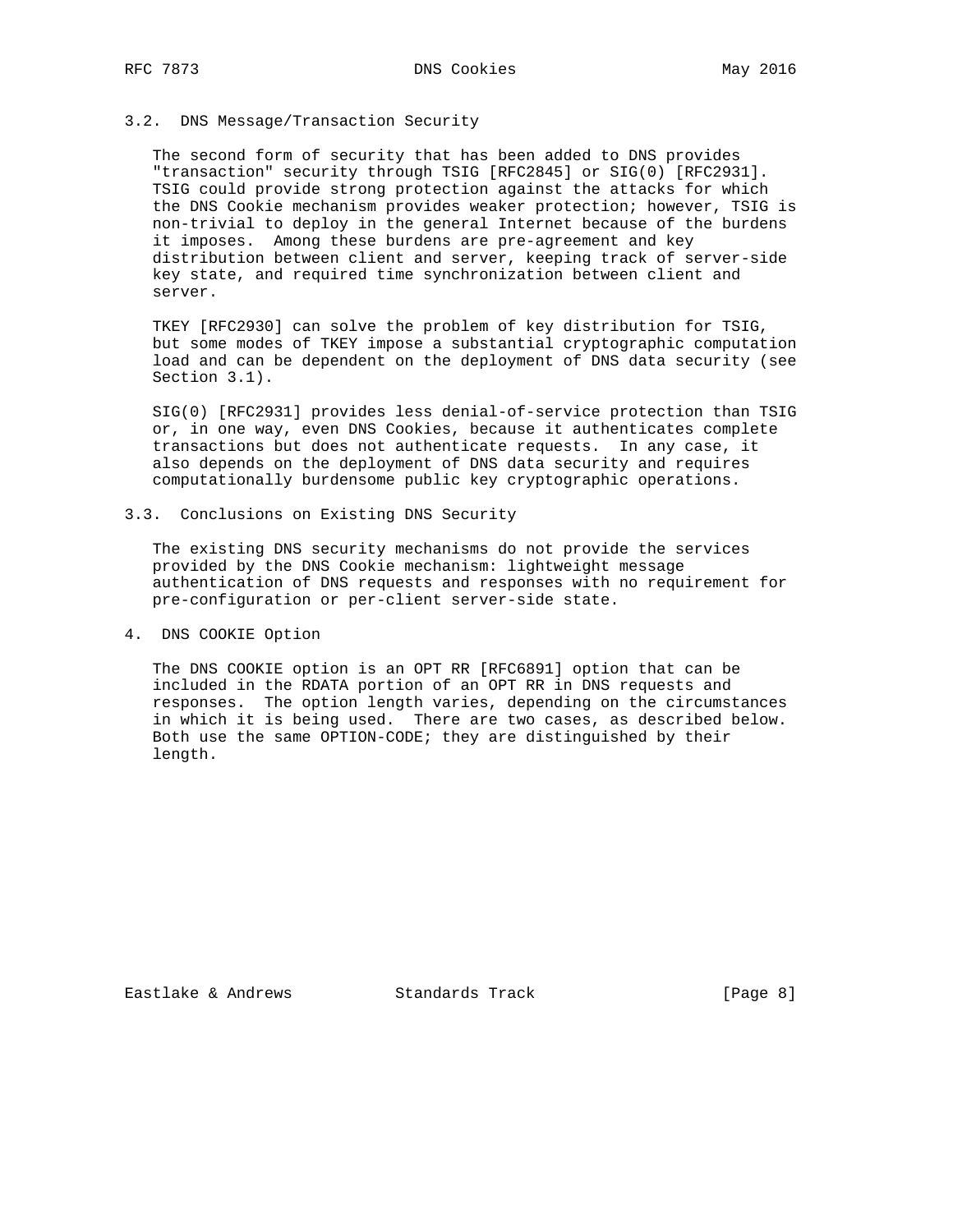In a request sent by a client to a server when the client does not know the server's cookie, its length is 8, consisting of an 8-byte Client Cookie, as shown in Figure 1.

 1 1 1 1 1 1 1 1 1 1 2 2 2 2 2 2 2 2 2 2 3 3 0 1 2 3 4 5 6 7 8 9 0 1 2 3 4 5 6 7 8 9 0 1 2 3 4 5 6 7 8 9 0 1 +-+-+-+-+-+-+-+-+-+-+-+-+-+-+-+-+-+-+-+-+-+-+-+-+-+-+-+-+-+-+-+-+ | OPTION-CODE = 10 | OPTION-LENGTH = 8 | +-+-+-+-+-+-+-+-+-+-+-+-+-+-+-+-+-+-+-+-+-+-+-+-+-+-+-+-+-+-+-+-+ | | +-+- Client Cookie (fixed size, 8 bytes) -+-+-+-+ | | +-+-+-+-+-+-+-+-+-+-+-+-+-+-+-+-+-+-+-+-+-+-+-+-+-+-+-+-+-+-+-+-+

Figure 1: COOKIE Option, Unknown Server Cookie

 In a request sent by a client when a Server Cookie is known, and in all responses to such a request, the length is variable -- from 16 to 40 bytes, consisting of an 8-byte Client Cookie followed by the variable-length (8 bytes to 32 bytes) Server Cookie, as shown in Figure 2. The variability of the option length stems from the variable-length Server Cookie. The Server Cookie is an integer number of bytes, with a minimum size of 8 bytes for security and a maximum size of 32 bytes for convenience of implementation.

 1 1 1 1 1 1 1 1 1 1 2 2 2 2 2 2 2 2 2 2 3 3 0 1 2 3 4 5 6 7 8 9 0 1 2 3 4 5 6 7 8 9 0 1 2 3 4 5 6 7 8 9 0 1 +-+-+-+-+-+-+-+-+-+-+-+-+-+-+-+-+-+-+-+-+-+-+-+-+-+-+-+-+-+-+-+-+ | OPTION-CODE = 10 | OPTION-LENGTH >= 16, <= 40 | +-+-+-+-+-+-+-+-+-+-+-+-+-+-+-+-+-+-+-+-+-+-+-+-+-+-+-+-+-+-+-+-+ | | +-+- Client Cookie (fixed size, 8 bytes) | | +-+-+-+-+-+-+-+-+-+-+-+-+-+-+-+-+-+-+-+-+-+-+-+-+-+-+-+-+-+-+-+-+ | | / Server Cookie (variable size, 8 to 32 bytes) / / /  $+ - + - + - + -$ ...

Figure 2: COOKIE Option, Known Server Cookie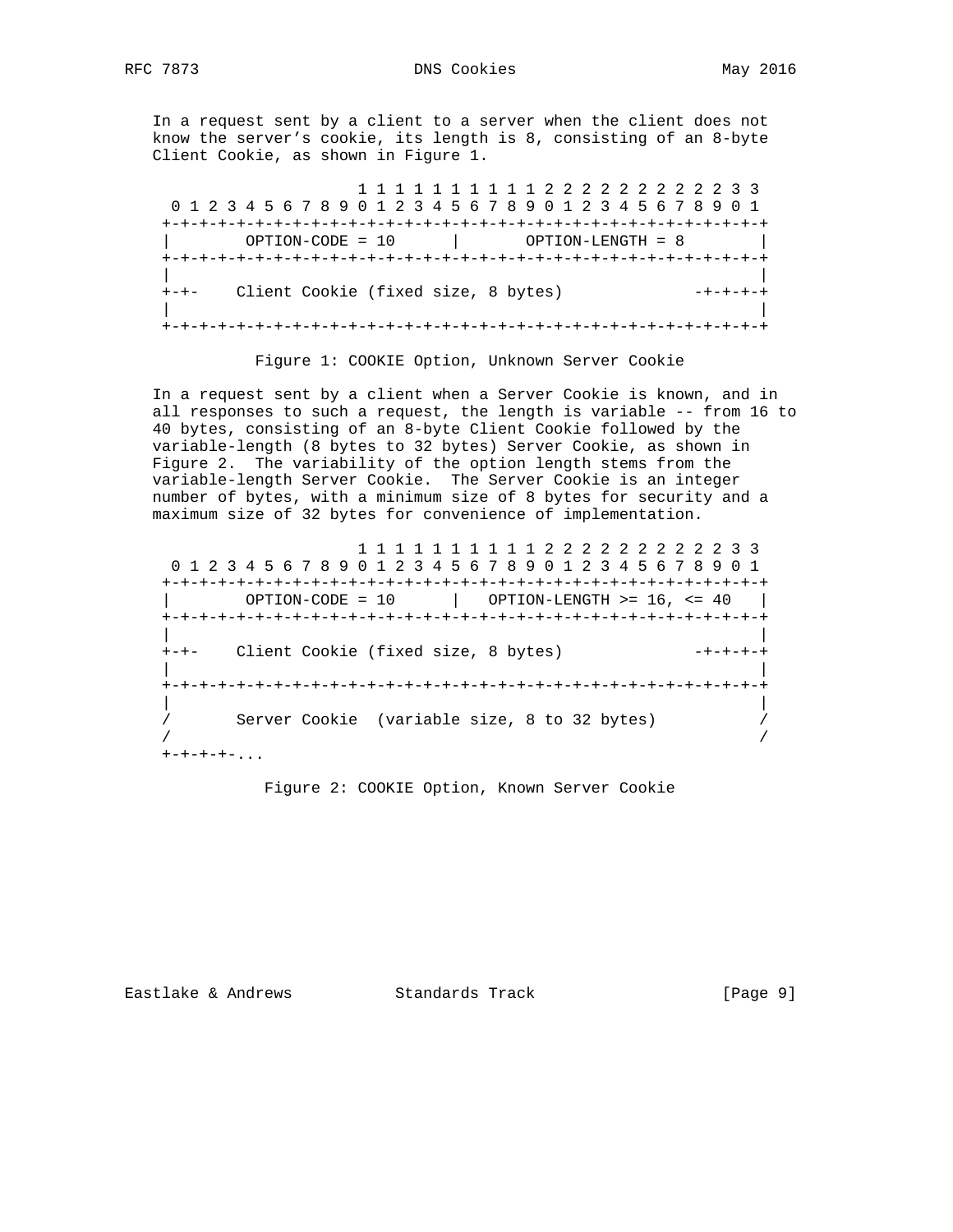# 4.1. Client Cookie

 The Client Cookie SHOULD be a pseudorandom function of the Client IP Address, the Server IP Address, and a secret quantity known only to the client. This Client Secret SHOULD have at least 64 bits of entropy [RFC4086] and be changed periodically (see Section 7.1). The selection of the pseudorandom function is a matter private to the client, as only the client needs to recognize its own DNS Cookies.

 The Client IP Address is included so that the Client Cookie cannot be used to (1) track a client if the Client IP Address changes due to privacy mechanisms or (2) impersonate the client by some network device that was formerly on path but is no longer on path when the Client IP Address changes due to mobility. However, if the Client IP Address is being changed very often, it may be necessary to fix the Client Cookie for a particular server for several requests, to avoid undue inefficiency due to retries caused by that server not recognizing the Client Cookie.

 For further discussion of the Client Cookie field, see Section 5.1. For example methods of determining a Client Cookie, see Appendix A.

 In order to provide minimal authentication, a client MUST send Client Cookies that will usually be different for any two servers at different IP addresses.

# 4.2. Server Cookie

 The Server Cookie SHOULD consist of or include a 64-bit or larger pseudorandom function of the request source (client) IP address, a secret quantity known only to the server, and the request Client Cookie. (See Section 6 for a discussion of why the Client Cookie is used as input to the Server Cookie but the Server Cookie is not used as an input to the Client Cookie.) This Server Secret SHOULD have at least 64 bits of entropy [RFC4086] and be changed periodically (see Section 7.1). The selection of the pseudorandom function is a matter private to the server, as only the server needs to recognize its own DNS Cookies.

 For further discussion of the Server Cookie field, see Section 5.2. For example methods of determining a Server Cookie, see Appendix B. When implemented as recommended, the server need not maintain any cookie-related per-client state.

 In order to provide minimal authentication, a server MUST send Server Cookies that will usually be different for clients at any two different IP addresses or with different Client Cookies.

Eastlake & Andrews Standards Track [Page 10]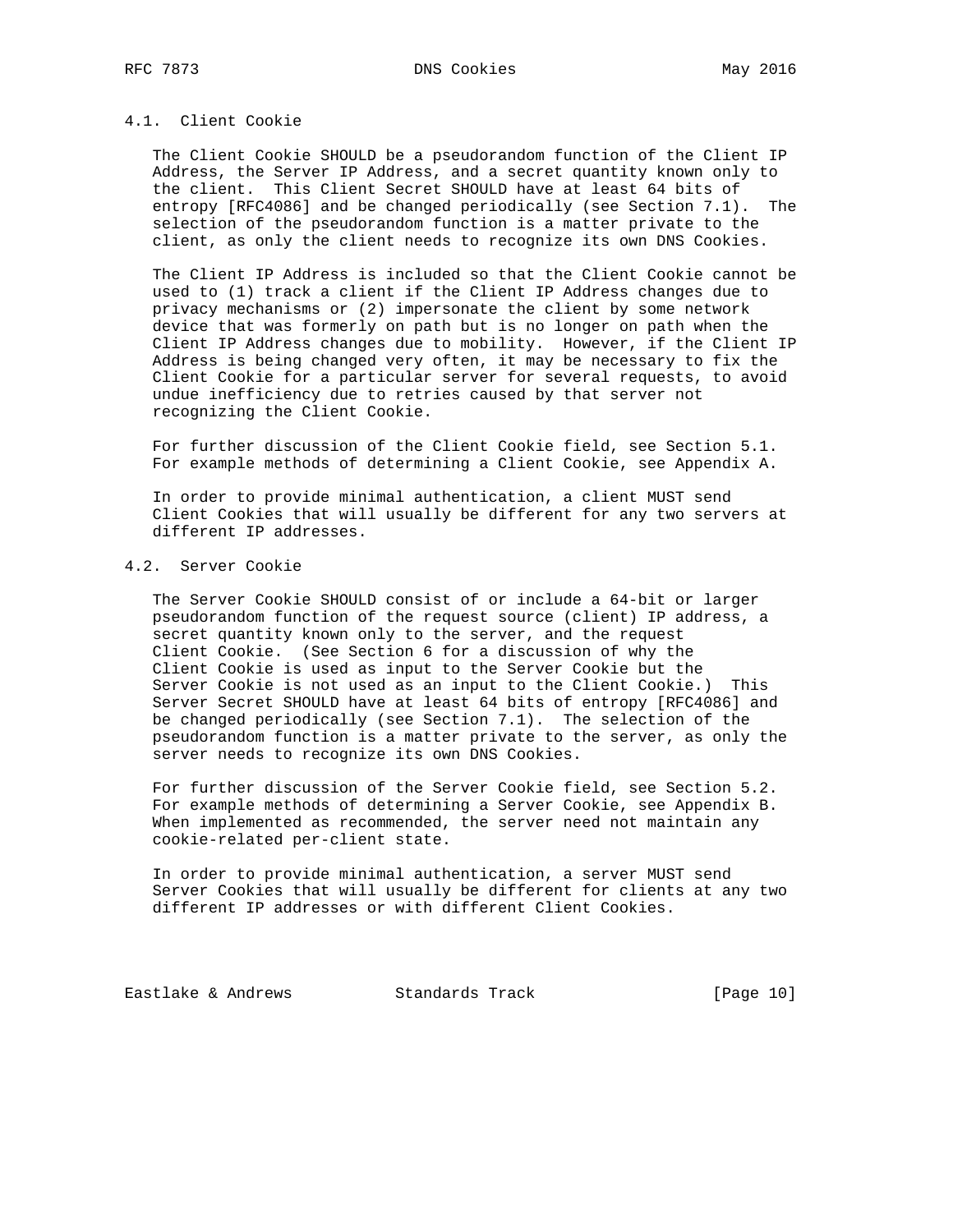5. DNS Cookies Protocol Specification

 This section discusses using DNS Cookies in the DNS protocol. The cycle of originating a request, responding to that request, and processing responses is covered in Sections 5.1, 5.2, and 5.3. A de facto extension to QUERY to allow the prefetching of a Server Cookie is specified in Section 5.4. Rollover of the Client Secrets and Server Secrets, and transient retention of the old cookie or secret, are covered in Section 7.1.

 DNS clients and servers SHOULD implement DNS Cookies to decrease their vulnerability to the threats discussed in Section 2.

5.1. Originating a Request

 A DNS client that implements DNS Cookies includes one DNS COOKIE option containing a Client Cookie in every DNS request it sends, unless DNS Cookies are disabled.

 If the client has a cached Server Cookie for the server against its IP address, it uses the longer cookie form and includes that Server Cookie in the option along with the Client Cookie (Figure 2). Otherwise, it just sends the shorter-form option with a Client Cookie (Figure 1).

5.2. Responding to a Request

 The Server Cookie, when it occurs in a COOKIE option in a request, is intended to weakly assure the server that the request came from a client that is both at the source IP address of the request and using the Client Cookie included in the option. This assurance is provided by the Server Cookie that server sent to that client in an earlier response appearing as the Server Cookie field in the request.

 At a server where DNS Cookies are not implemented and enabled, the presence of a COOKIE option is ignored and the server responds as if no COOKIE option had been included in the request.

 When DNS Cookies are implemented and enabled, there are five possibilities:

- (1) There is no OPT RR at all in the request, or there is an OPT RR but the COOKIE option is absent from the OPT RR.
- (2) A COOKIE option is present but is not a legal length or is otherwise malformed.

Eastlake & Andrews Standards Track [Page 11]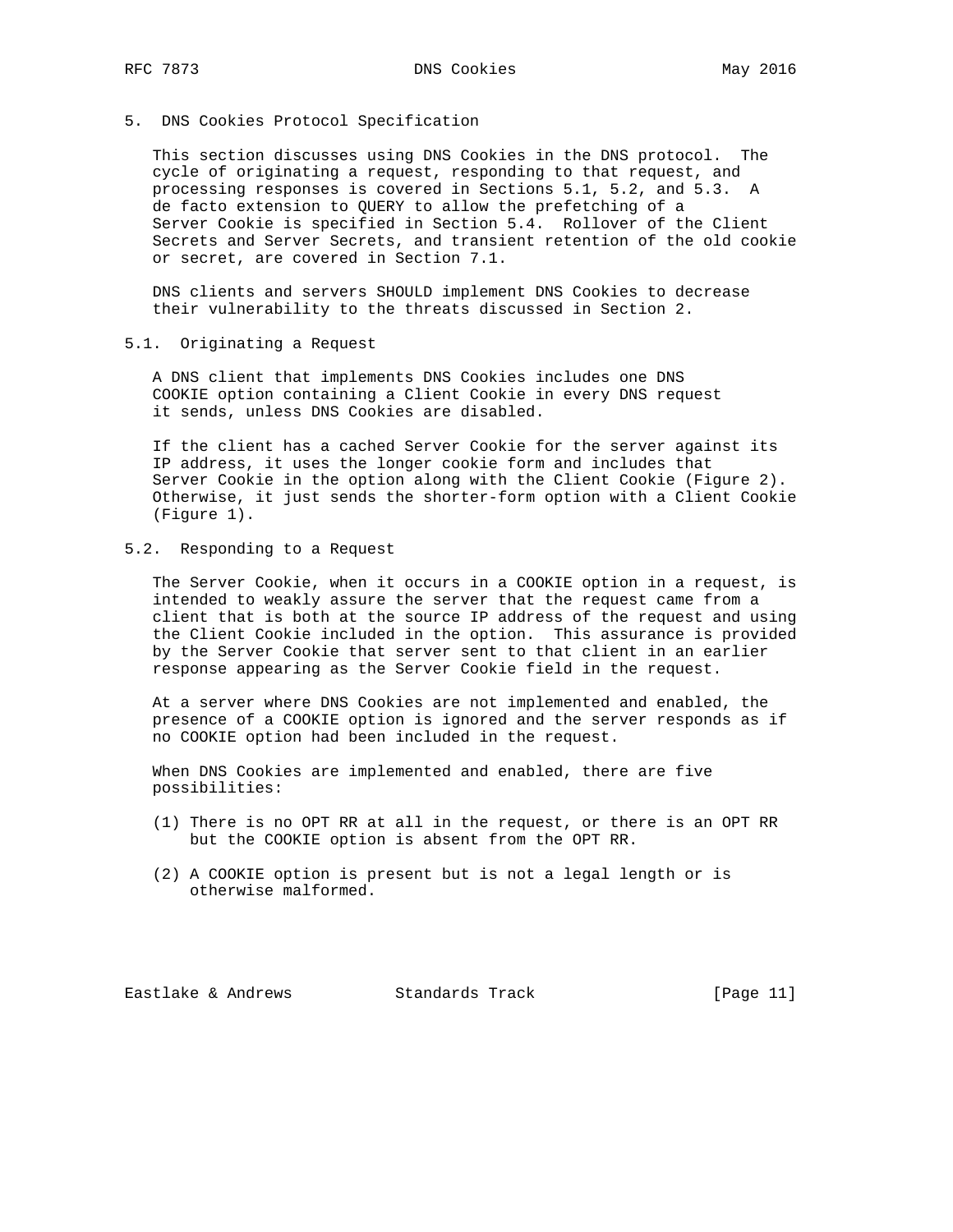- (3) There is a COOKIE option of valid length in the request with no Server Cookie.
- (4) There is a COOKIE option of valid length in the request with a Server Cookie, but that Server Cookie is invalid.
- (5) There is a COOKIE option of valid length in the request with a correct Server Cookie.

These five possibilities are discussed in the subsections below.

 In all cases of multiple COOKIE options in a request, only the first (the one closest to the DNS header) is considered. All others are ignored.

5.2.1. No OPT RR or No COOKIE Option

 If there is no OPT record or no COOKIE option present in the request, then the server responds to the request as if the server doesn't implement the COOKIE option.

5.2.2. Malformed COOKIE Option

 If the COOKIE option is too short to contain a Client Cookie, then FORMERR is generated. If the COOKIE option is longer than that required to hold a COOKIE option with just a Client Cookie (8 bytes) but is shorter than the minimum COOKIE option with both a Client Cookie and a Server Cookie (16 bytes), then FORMERR is generated. If the COOKIE option is longer than the maximum valid COOKIE option (40 bytes), then FORMERR is generated.

In summary, valid cookie lengths are 8 and 16 to 40 inclusive.

5.2.3. Only a Client Cookie

 Based on server policy, including rate limiting, the server chooses one of the following:

- (1) Silently discard the request.
- (2) Send a BADCOOKIE error response.
- (3) Process the request and provide a normal response. The RCODE is NOERROR, unless some non-cookie error occurs in processing the request.

Eastlake & Andrews Standards Track [Page 12]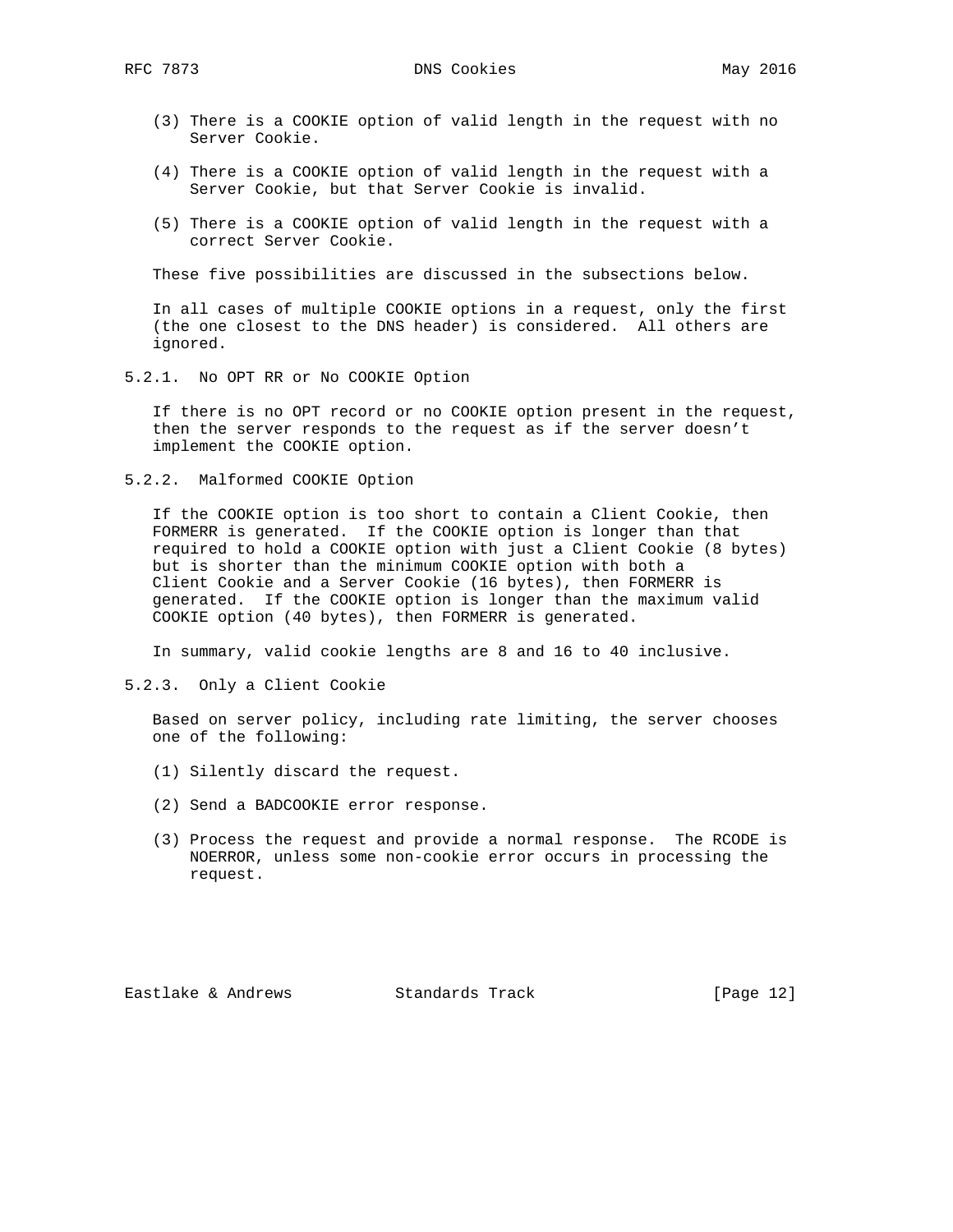If the server responds choosing (2) or (3) above, it SHALL generate its own COOKIE option containing both the Client Cookie copied from the request and a Server Cookie it has generated, and it will add this COOKIE option to the response's OPT record. Servers MUST, at least occasionally, respond to such requests to inform the client of the correct Server Cookie. This is necessary so that such a client can bootstrap to the more secure state where requests and responses have recognized Server Cookies and Client Cookies. A server is not expected to maintain per-client state to achieve this. For example, it could respond to every Nth request across all clients.

 If the request was received over TCP, the server SHOULD take the authentication provided by the use of TCP into account and SHOULD choose (3). In this case, if the server is not willing to accept the security provided by TCP as a substitute for the security provided by DNS Cookies but instead chooses (2), there is some danger of an indefinite loop of retries (see Section 5.3).

5.2.4. A Client Cookie and an Invalid Server Cookie

 The server examines the Server Cookie to determine if it is a valid Server Cookie that it had generated previously. This determination normally involves recalculating the Server Cookie (or the Hash part thereof) based on the Server Secret (or the previous Server Secret, if it has just changed); the received Client Cookie; the Client IP Address; and, possibly, other fields. See Appendix B.2 for an example. If the cookie is invalid, it could be because

- + it is too old
- + a client's IP address or Client Cookie changed, and the DNS server is not aware of the change
- + an anycast cluster of servers is not consistently configured, or
- + an attempt to spoof the client has occurred

 The server SHALL process the request as if the invalid Server Cookie was not present, as described in Section 5.2.3.

5.2.5. A Client Cookie and a Valid Server Cookie

 When a valid Server Cookie is present in the request, the server can assume that the request is from a client that it has talked to before and defensive measures for spoofed UDP requests, if any, are no longer required.

Eastlake & Andrews Standards Track [Page 13]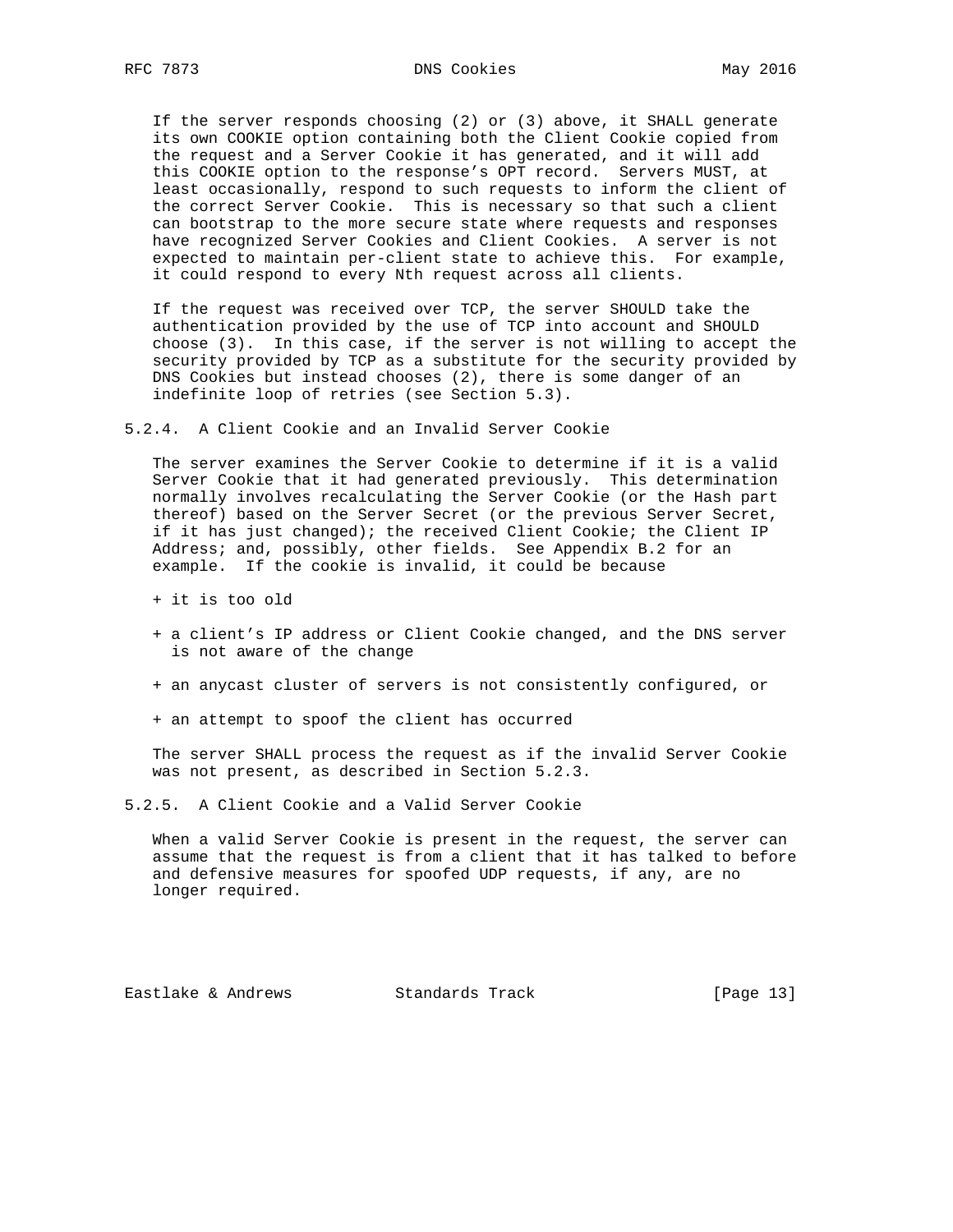The server SHALL process the request and include a COOKIE option in the response by (a) copying the complete COOKIE option from the request or (b) generating a new COOKIE option containing both the Client Cookie copied from the request and a valid Server Cookie it has generated.

## 5.3. Processing Responses

 The Client Cookie, when it occurs in a COOKIE option in a DNS reply, is intended to weakly assure the client that the reply came from a server at the source IP address used in the response packet, because the Client Cookie value is the value that client would send to that server in a request. In a DNS reply with multiple COOKIE options, all but the first (the one closest to the DNS header) are ignored.

 A DNS client where DNS Cookies are implemented and enabled examines the response for DNS Cookies and MUST discard the response if it contains an illegal COOKIE option length or an incorrect Client Cookie value. If the client is expecting the response to contain a COOKIE option and it is missing, the response MUST be discarded. If the COOKIE option Client Cookie is correct, the client caches the Server Cookie provided, even if the response is an error response (RCODE non-zero).

 If the extended RCODE in the reply is BADCOOKIE and the Client Cookie in the reply matches what was sent, it means that the server was unwilling to process the request because it did not have the correct Server Cookie in it. The client SHOULD retry the request using the new Server Cookie from the response. Repeated BADCOOKIE responses to requests that use the Server Cookie provided in the previous response may be an indication that either the shared secrets or the method for generating secrets in an anycast cluster of servers is inconsistent. If the reply to a retried request with a fresh Server Cookie is BADCOOKIE, the client SHOULD retry using TCP as the transport, since the server will likely process the request normally based on the security provided by TCP (see Section 5.2.3).

 If the RCODE is some value other than BADCOOKIE, including zero, the further processing of the response proceeds normally.

## 5.4. Querying for a Server Cookie

 In many cases, a client will learn the Server Cookie for a server as the "side effect" of another transaction; however, there may be times when this is not desirable. Therefore, a means is provided for obtaining a Server Cookie through an extension to the QUERY opcode for which opcode most existing implementations require that QDCOUNT be one (1) (see Section 4.1.2 of [RFC1035]).

Eastlake & Andrews Standards Track [Page 14]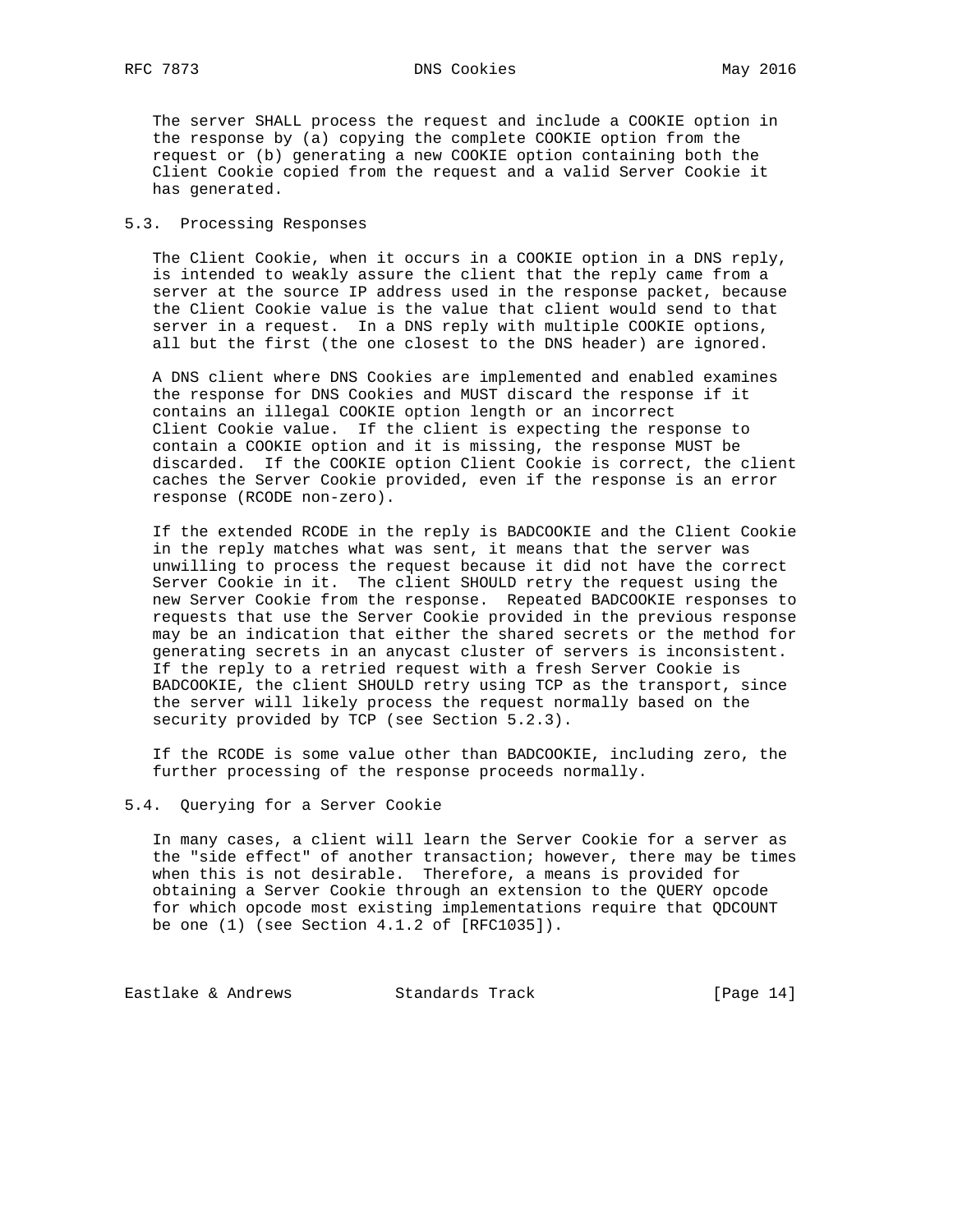For servers with DNS Cookies enabled, the QUERY opcode behavior is extended to support queries with an empty Question Section (a QDCOUNT of zero (0)), provided that an OPT record is present with a COOKIE option. Such servers will send a reply that has an empty Answer Section and has a COOKIE option containing the Client Cookie and a valid Server Cookie.

 If such a query provided just a Client Cookie and no Server Cookie, the response SHALL have the RCODE NOERROR.

 This mechanism can also be used to confirm/re-establish an existing Server Cookie by sending a cached Server Cookie with the Client Cookie. In this case, the response SHALL have the RCODE BADCOOKIE if the Server Cookie sent with the query was invalid and the RCODE NOERROR if it was valid.

 Servers that don't support the COOKIE option will normally send FORMERR in response to such a query, though REFUSED, NOTIMP, and NOERROR without a COOKIE option are also possible in such responses.

## 6. NAT Considerations and Anycast Server Considerations

 In the classic Internet, DNS Cookies could simply be a pseudorandom function of the Client IP Address and a Server Secret or the Server IP Address and a Client Secret. You would want to compute the Server Cookie that way, so a client could cache its Server Cookie for a particular server for an indefinite amount of time and the server could easily regenerate and check it. You could consider the Client Cookie to be a weak client signature over the Server IP Address that the client checks in replies, and you could extend this signature to cover the request ID, for example, or any other information that is returned unchanged in the reply.

 But we have this reality called "NAT" [RFC3022] (including, for the purposes of this document, NAT-PT, which has been declared Historic [RFC4966]). There is no problem with DNS transactions between clients and servers behind a NAT box using local IP addresses. Nor is there a problem with NAT translation of internal addresses to external addresses or translations between IPv4 and IPv6 addresses, as long as the address mapping is relatively stable. Should the external IP address to which an internal client is being mapped change occasionally, the disruption is little more than when a client rolls over its COOKIE secret. Also, external access to a DNS server behind a NAT box is normally handled by a fixed mapping that forwards externally received DNS requests to a specific host.

Eastlake & Andrews Standards Track [Page 15]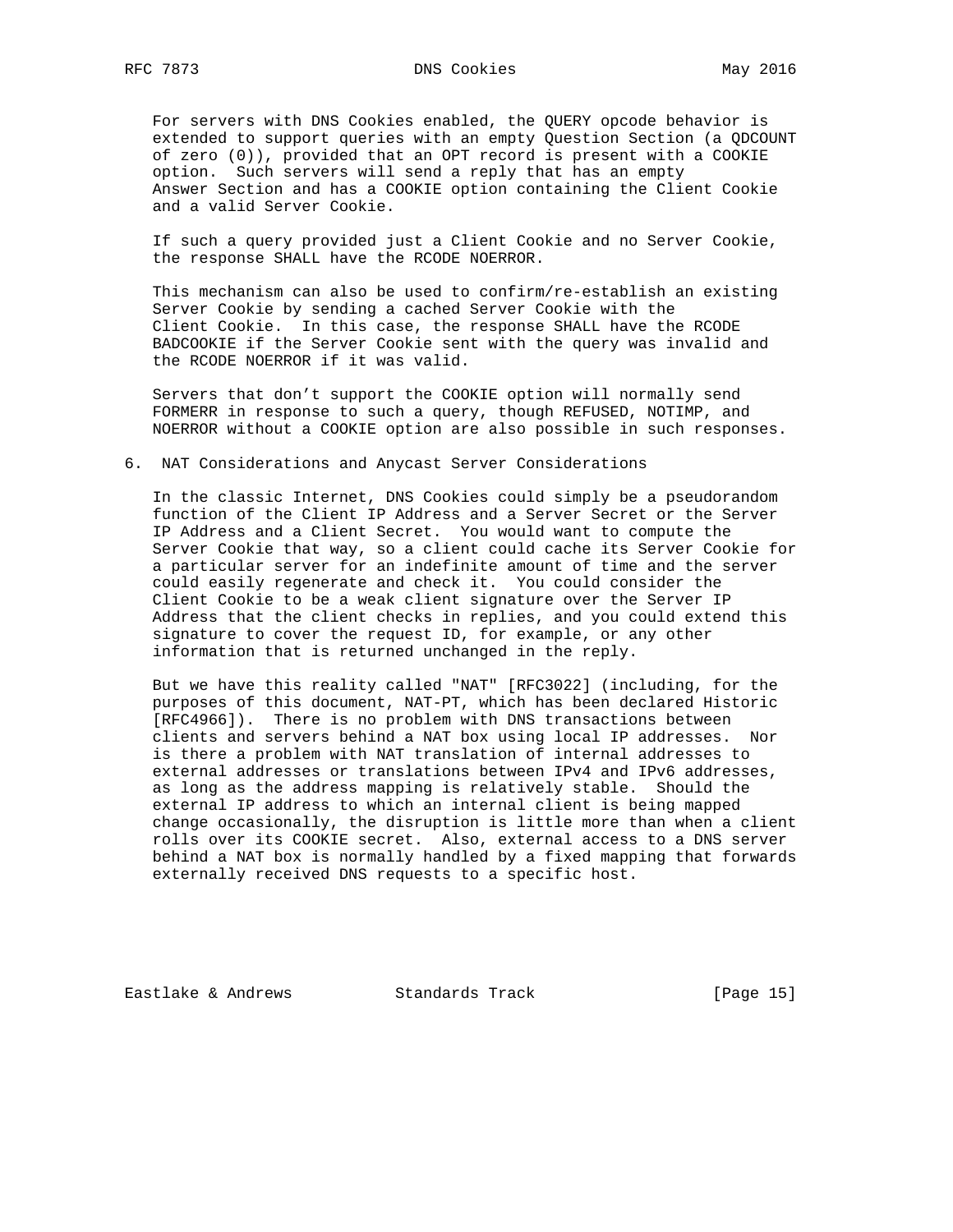However, NAT devices sometimes also map ports. This can cause multiple DNS requests and responses from multiple internal hosts to be mapped to a smaller number of external IP addresses, such as one address. Thus, there could be many clients behind a NAT box that appear to come from the same source IP address to a server outside that NAT box. If one of these were an attacker (think "zombie" or "botnet") behind a NAT box, that attacker could get the Server Cookie for some server for the outgoing IP address by just making some random request to that server. It could then include that Server Cookie in the COOKIE option of requests to the server with the forged local IP address of some other host and/or client behind the NAT box. (An attacker's possession of this Server Cookie will not help in forging responses to cause cache poisoning, as such responses are protected by the required Client Cookie.)

 To fix this potential defect, it is necessary to distinguish different clients behind a NAT box from the point of view of the server. This is why the Server Cookie is specified as a pseudorandom function of both the request source IP address and the Client Cookie. From this inclusion of the Client Cookie in the calculation of the Server Cookie, it follows that, for any particular server, a stable Client Cookie is needed. If, for example, the request ID was included in the calculation of the Client Cookie, it would normally change with each request to a particular server. This would mean that each request would have to be sent twice: first, to learn the new Server Cookie based on this new Client Cookie based on the new ID, and then again using this new Client Cookie to actually get an answer. Thus, the input to the Client Cookie computation must be limited to the Server IP Address and one or more things that change slowly, such as the Client Secret.

 In principle, there could be a similar problem for servers, not due to NAT but due to mechanisms like anycast that may cause requests to a DNS server at an IP address to be delivered to any one of several machines. (External requests to a DNS server behind a NAT box usually occur via port forwarding such that all such requests go to one host.) However, it is impossible to solve this in the way that the similar problem was solved for NATed clients; if the Server Cookie was included in the calculation of the Client Cookie in the same way that the Client Cookie is included in the Server Cookie, you would just get an almost infinite series of errors as a request was repeatedly retried.

 For servers accessed via anycast, to successfully support DNS Cookies, either (1) the server clones must all use the same Server Secret or (2) the mechanism that distributes requests to the server clones must cause the requests from a particular client to go to a particular server for a sufficiently long period of time that

Eastlake & Andrews Standards Track [Page 16]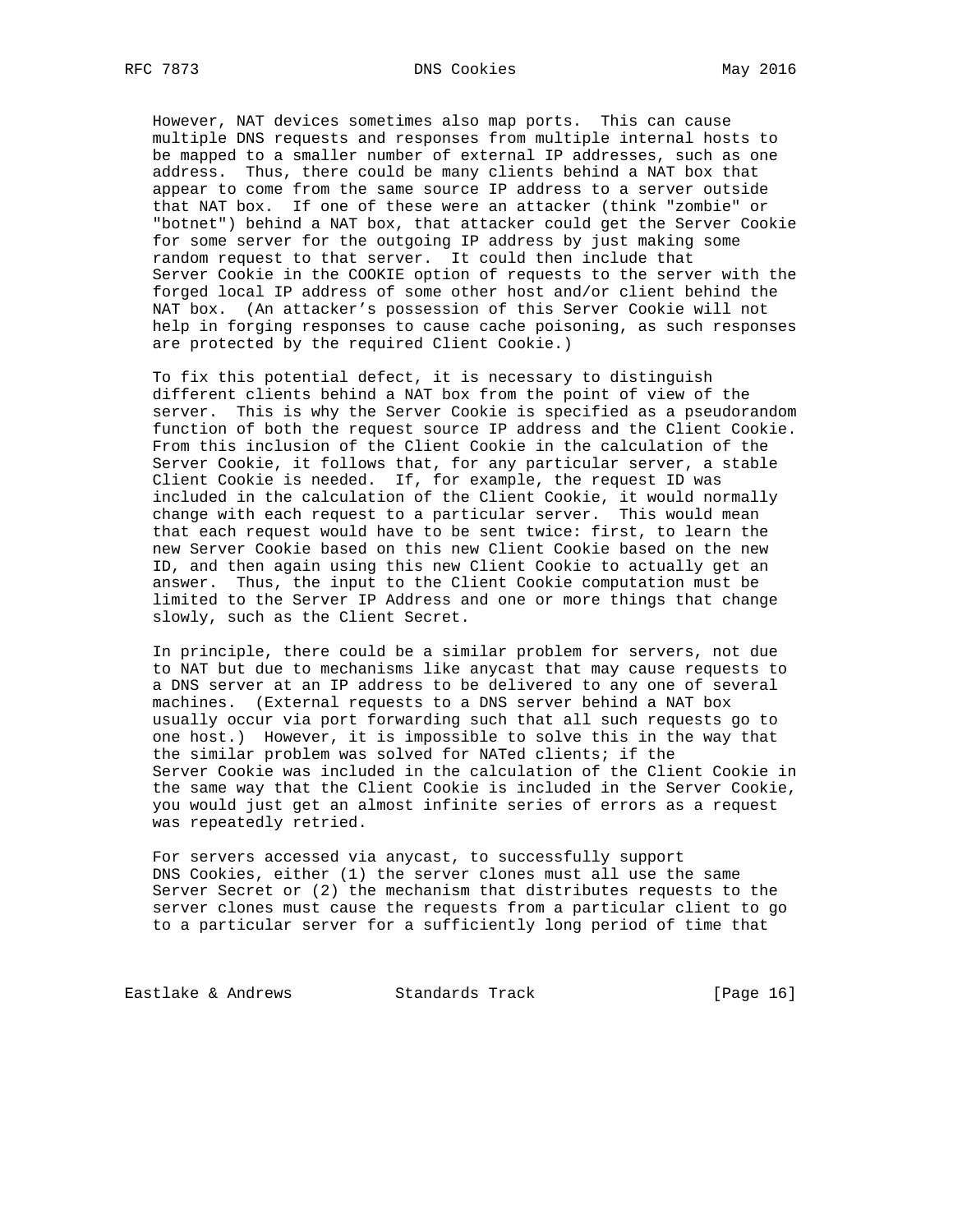extra requests due to changes in Server Cookies resulting from accessing different server machines are not unduly burdensome. (When such anycast-accessed servers act as recursive servers or otherwise act as clients, they normally use a different unique address to source their requests, to avoid confusion in the delivery of responses.)

 For simplicity, it is RECOMMENDED that the same Server Secret be used by each DNS server in a set of anycast servers. If there is limited time skew in updating this secret in different anycast servers, this can be handled by a server accepting requests containing a Server Cookie based on either its old or new secret for the maximum likely time period of such time skew (see also Section 7.1).

7. Operational and Deployment Considerations

 The DNS Cookie mechanism is designed for incremental deployment and to complement the orthogonal techniques in [RFC5452]. Either or both techniques can be deployed independently at each DNS server and client. Thus, installation at the client and server end need not be synchronized.

 In particular, a DNS server or client that implements the DNS Cookie mechanism can interoperate successfully with a DNS client or server that does not implement this mechanism, although, of course, in this case it will not get the benefit of the mechanism and the server involved might choose to severely rate-limit responses. When such a server or client interoperates with a client or server that also implements the DNS Cookie mechanism, these servers and clients get the security benefits of the DNS Cookie mechanism.

7.1. Client and Server Secret Rollover

 The longer a secret is used, the higher the probability that it has been compromised. Thus, clients and servers are configured with a lifetime setting for their secret, and they roll over to a new secret when that lifetime expires, or earlier due to deliberate jitter as described below. The default lifetime is one day, and the maximum permitted is one month. To be precise and to make it practical to stay within limits despite long holiday weekends, daylight saving time shifts, and the like, clients and servers MUST NOT continue to use the same secret in new requests and responses for more than 36 days and SHOULD NOT continue to do so for more than 26 hours.

 Many clients rolling over their secret at the same time could briefly increase server traffic, and exactly predictable rollover times for clients or servers might facilitate guessing attacks. For example, an attacker might increase the priority of attacking secrets they

Eastlake & Andrews Standards Track [Page 17]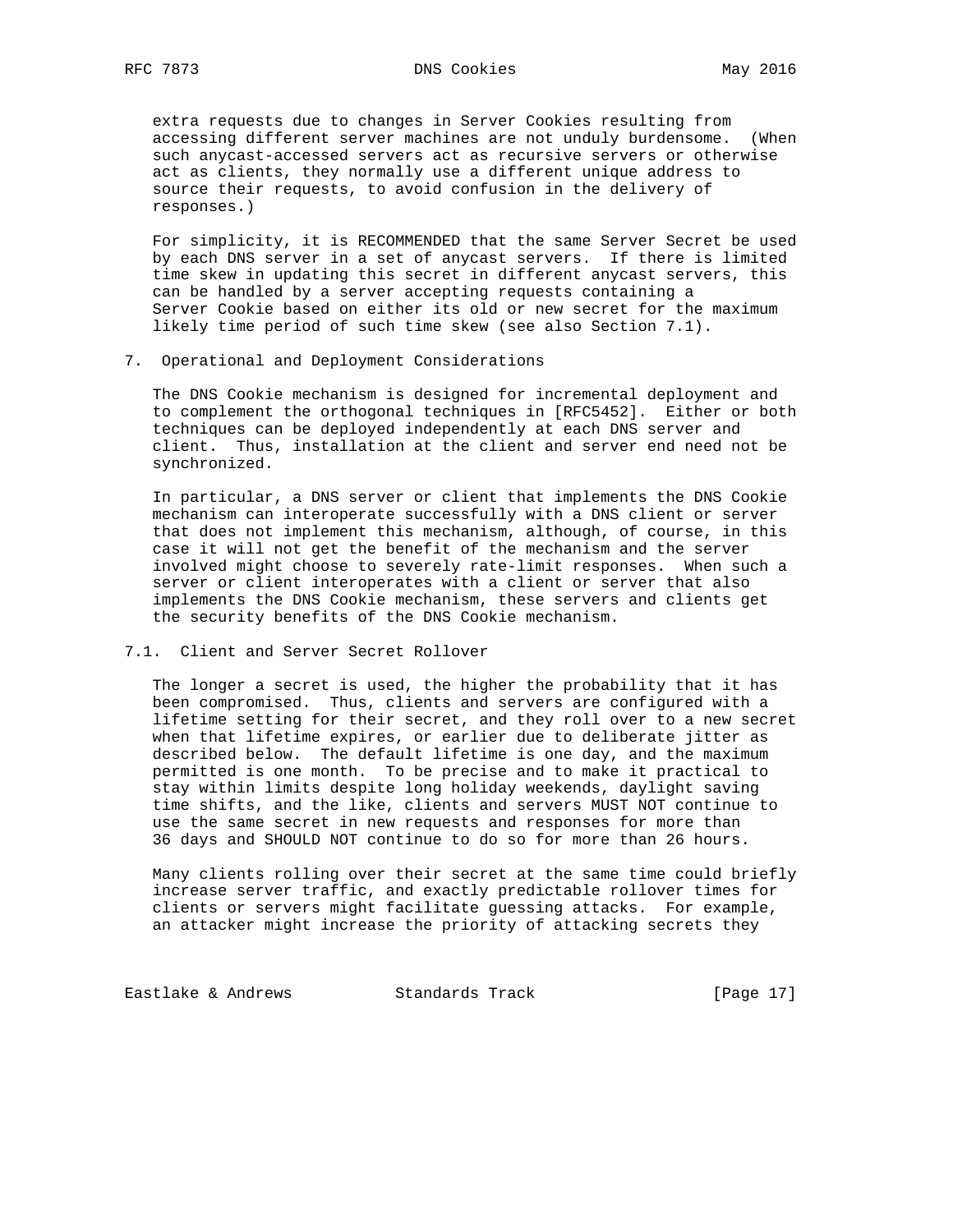believe will be in effect for an extended period of time. To avoid rollover synchronization and predictability, it is RECOMMENDED that pseudorandom jitter in the range of plus zero to minus at least 40% be applied to the time until a scheduled rollover of a COOKIE secret.

 It is RECOMMENDED that a client keep the Client Cookie it is expecting in a reply until there is no longer an outstanding request associated with that Client Cookie that the client is tracking. This avoids rejection of replies due to a bad Client Cookie right after a change in the Client Secret.

 It is RECOMMENDED that a server retain its previous secret after a rollover to a new secret for a configurable period of time not less than 1 second or more than 300 seconds, with a default configuration of 150 seconds. Requests with Server Cookies based on its previous secret are treated as a correct Server Cookie during that time. When a server responds to a request containing an old Server Cookie that the server is treating as correct, the server MUST include a new Server Cookie in its response.

### 7.2. Counters

 It is RECOMMENDED that implementations include counters of the occurrences of the various types of requests and responses described in Section 5.

# 8. IANA Considerations

IANA has assigned the following DNS EDNS0 option code:

| Value | Name    | Status   | Reference |
|-------|---------|----------|-----------|
|       |         |          |           |
| 1 በ   | MOOKTE. | Standard | RFC 7873  |

 IANA has assigned the following DNS error code as an early allocation per [RFC7120]:

| <b>RCODE</b> | Name | Description                         | Reference |
|--------------|------|-------------------------------------|-----------|
|              |      |                                     |           |
|              |      | BADCOOKIE Bad/missing Server Cookie | RFC 7873  |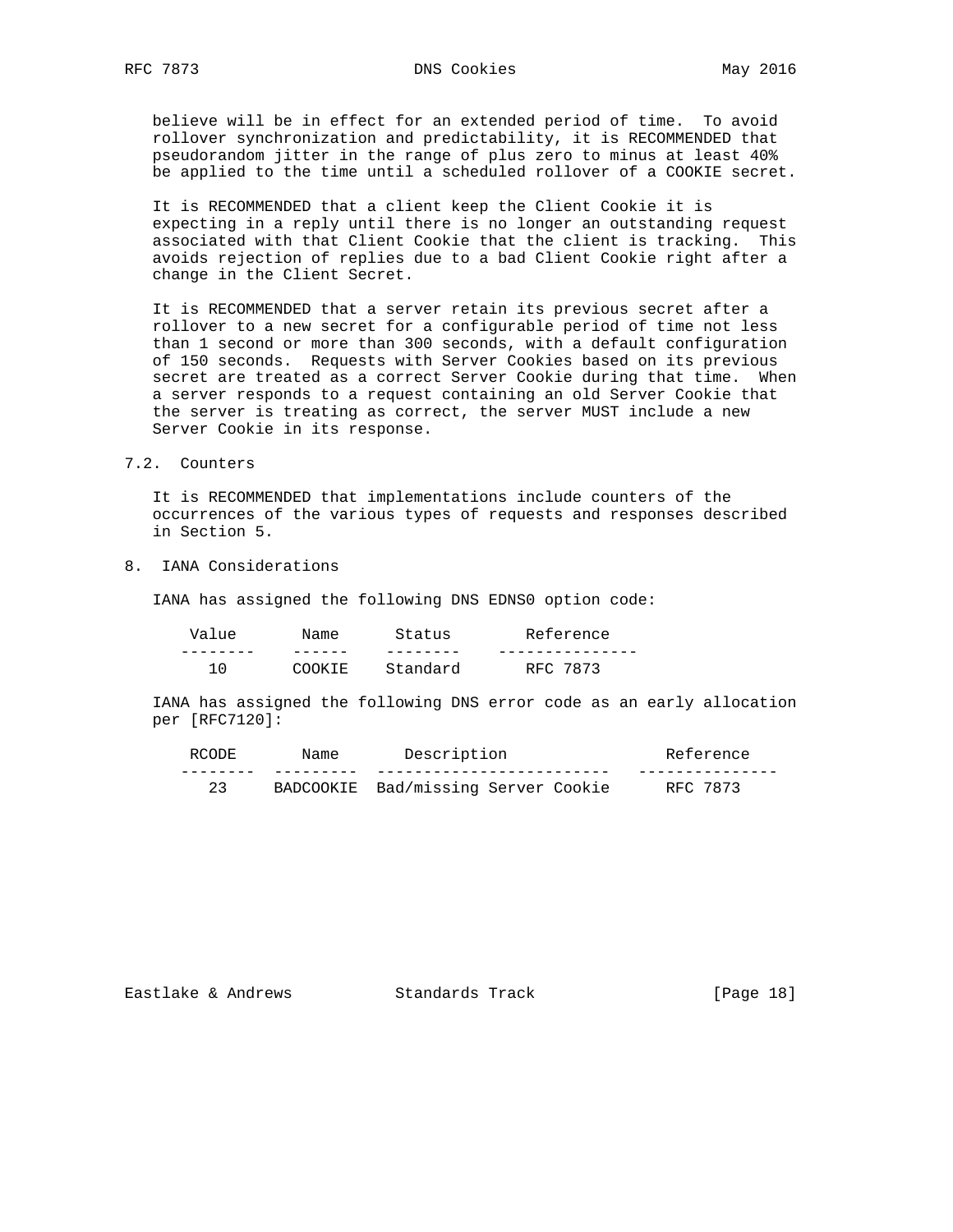### 9. Security Considerations

 DNS Cookies provide a weak form of authentication of DNS requests and responses. In particular, they provide no protection against "on-path" adversaries; that is, they provide no protection against any adversary that can observe the plaintext DNS traffic, such as an on-path router, bridge, or any device on an on-path shared link (unless the DNS traffic in question on that path is encrypted).

 For example, if a host is connected via an unsecured IEEE Std. 802.11 link (Wi-Fi), any device in the vicinity that could receive and decode the 802.11 transmissions must be considered "on path". On the other hand, in a similar situation but one where 802.11 Robust Security (WPA2, also called "Wi-Fi Protected Access 2") is appropriately deployed on the Wi-Fi network nodes, only the Access Point via which the host is connecting is "on path" as far as the 802.11 link is concerned.

 Despite these limitations, deployment of DNS Cookies on the global Internet is expected to provide a significant reduction in the available launch points for the traffic amplification and denial-of service forgery attacks described in Section 2 above.

 Work is underway in the IETF DPRIVE working group to provide confidentiality for DNS requests and responses that would be compatible with DNS Cookies.

 Should stronger message/transaction security be desired, it is suggested that TSIG or SIG(0) security be used (see Section 3.2); however, it may be useful to use DNS Cookies in conjunction with these features. In particular, DNS Cookies could screen out many DNS messages before the cryptographic computations of TSIG or SIG(0) are required, and if SIG(0) is in use, DNS Cookies could usefully screen out many requests given that SIG(0) does not screen requests but only authenticates the response of complete transactions.

 An attacker that does not know the Server Cookie could do a variety of things, such as omitting the COOKIE option or sending a random Server Cookie. In general, DNS servers need to take other measures, including rate-limiting responses, to protect from abuse in such cases. See further information in Section 5.2.

 When a server or client starts receiving an increased level of requests with bad Server Cookies or replies with bad Client Cookies, it would be reasonable for it to believe that it is likely under attack, and it should consider a more frequent rollover of its secret. More rapid rollover decreases the benefit to a cookie-guessing attacker if they succeed in guessing a cookie.

Eastlake & Andrews Standards Track [Page 19]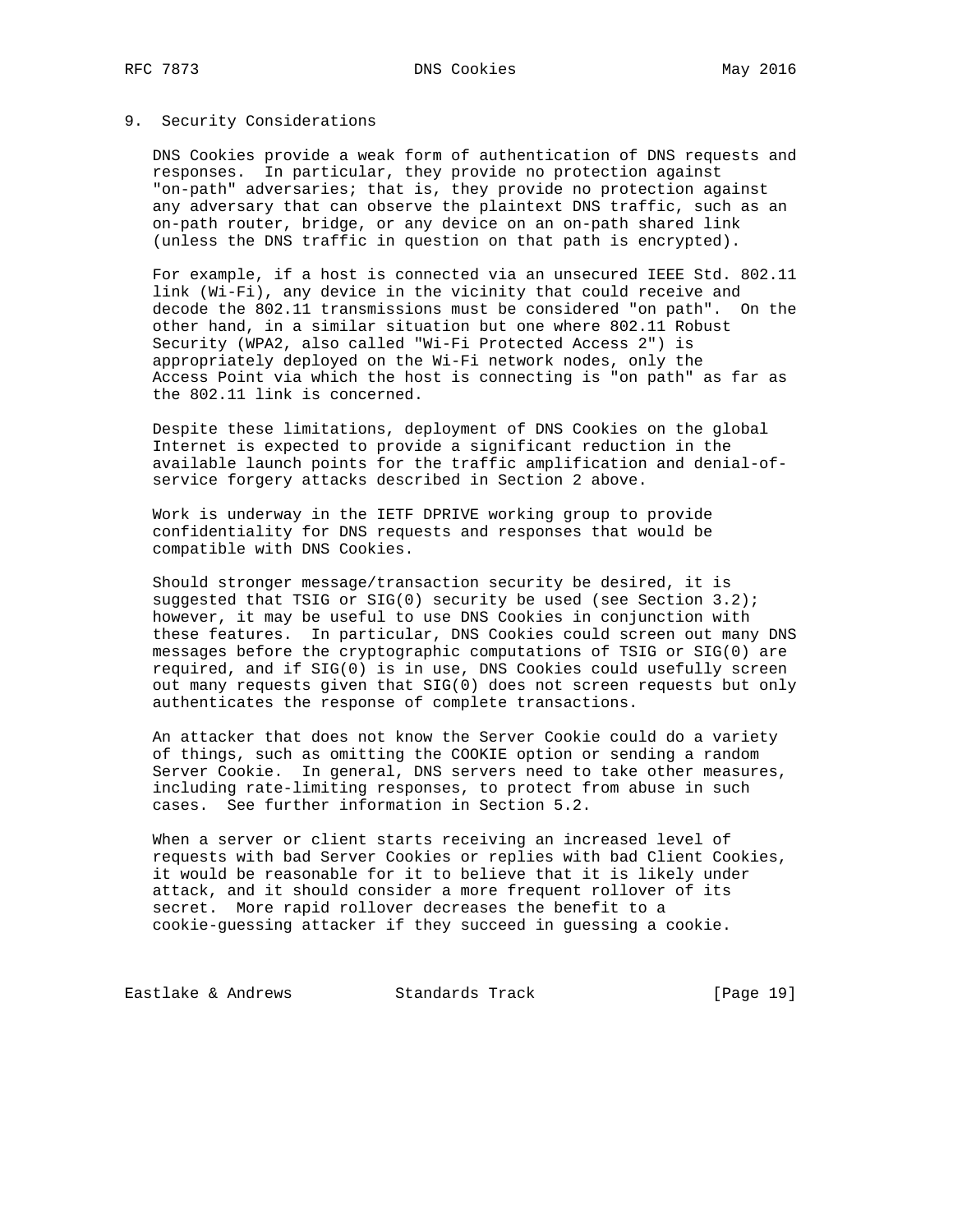## 9.1. Cookie Algorithm Considerations

 The cookie computation algorithm for use in DNS Cookies SHOULD be based on a pseudorandom function at least as strong as 64-bit FNV (Fowler/Noll/Vo [FNV]), because an excessively weak or trivial algorithm could enable adversaries to guess cookies. However, in light of the lightweight plaintext token security provided by DNS Cookies, a strong cryptography hash algorithm may not be warranted in many cases and would cause an increased computational burden. Nevertheless, there is nothing wrong with using something stronger -- for example, HMAC-SHA-256 [RFC6234] truncated to 64 bits, assuming that a DNS processor has adequate computational resources available. DNS implementations or applications that need somewhat stronger security without a significant increase in computational load should consider more frequent changes in their client and/or Server Secret; however, this does require more frequent generation of a cryptographically strong random number [RFC4086]. See Appendices A and B for specific examples of cookie computation algorithms.

#### 10. Implementation Considerations

 The DNS COOKIE option specified herein is implemented in BIND 9.10 using an experimental option code. BIND 9.10.3 (and later) use the allocated option code.

- 11. References
- 11.1. Normative References
	- [RFC1035] Mockapetris, P., "Domain names implementation and specification", STD 13, RFC 1035, DOI 10.17487/RFC1035, November 1987, <http://www.rfc-editor.org/info/rfc1035>.
	- [RFC2119] Bradner, S., "Key words for use in RFCs to Indicate Requirement Levels", BCP 14, RFC 2119, DOI 10.17487/RFC2119, March 1997, <http://www.rfc-editor.org/info/rfc2119>.
	- [RFC4086] Eastlake 3rd, D., Schiller, J., and S. Crocker, "Randomness Requirements for Security", BCP 106, RFC 4086, DOI 10.17487/RFC4086, June 2005, <http://www.rfc-editor.org/info/rfc4086>.

Eastlake & Andrews Standards Track [Page 20]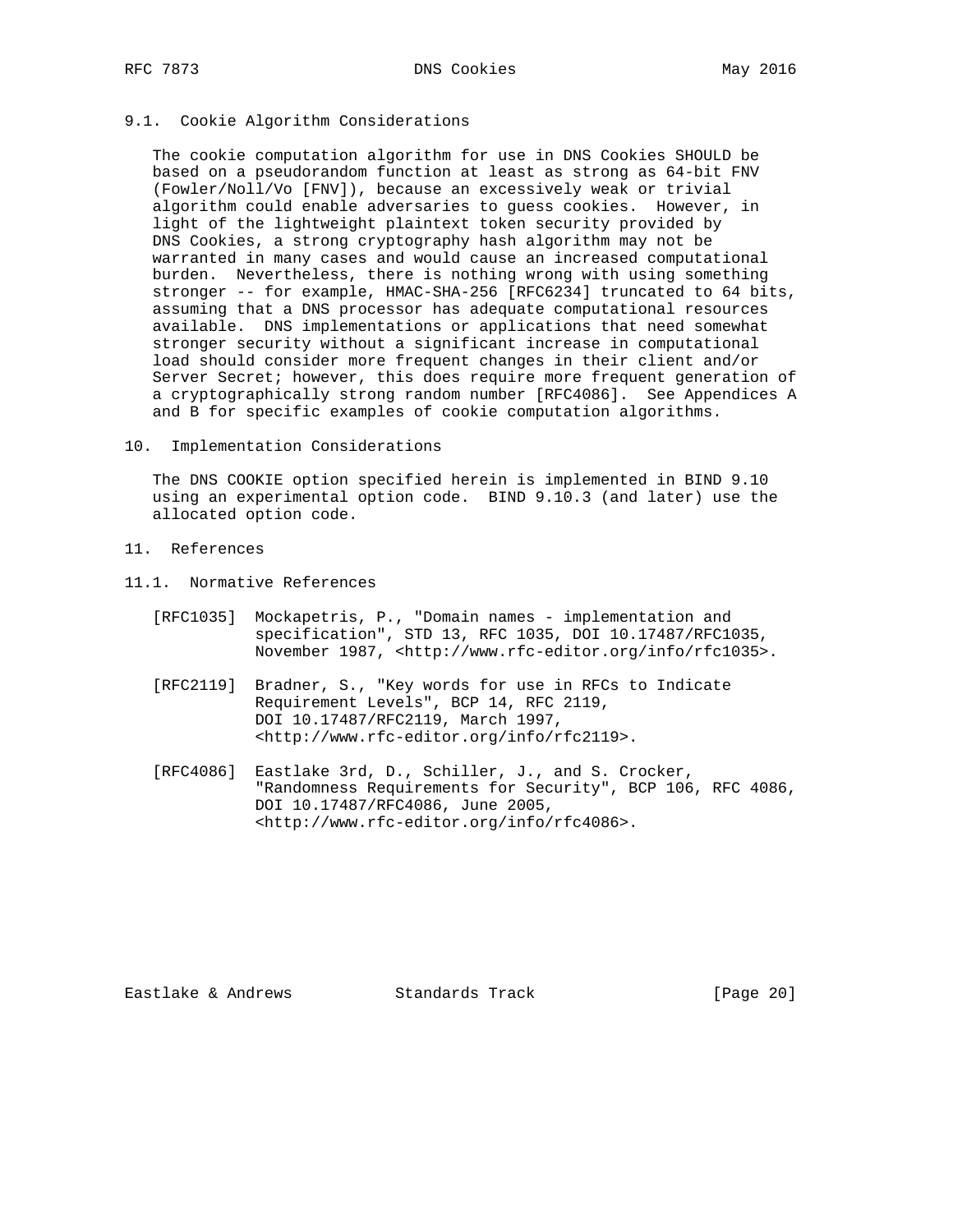- [RFC6891] Damas, J., Graff, M., and P. Vixie, "Extension Mechanisms for DNS (EDNS(0))", STD 75, RFC 6891, DOI 10.17487/RFC6891, April 2013, <http://www.rfc-editor.org/info/rfc6891>.
- [RFC7120] Cotton, M., "Early IANA Allocation of Standards Track Code Points", BCP 100, RFC 7120, DOI 10.17487/RFC7120, January 2014, <http://www.rfc-editor.org/info/rfc7120>.
- 11.2. Informative References
	- [FNV] Fowler, G., Noll, L., Vo, K., and D. Eastlake 3rd, "The FNV Non-Cryptographic Hash Algorithm", Work in Progress, draft-eastlake-fnv-10, October 2015.
	- [Kaminsky] Olney, M., Mullen, P., and K. Miklavcic, "Dan Kaminsky's 2008 DNS Vulnerability", July 2008, <https://www.ietf.org/ mail-archive/web/dnsop/current/pdf2jgx6rzxN4.pdf>.
	- [RFC2845] Vixie, P., Gudmundsson, O., Eastlake 3rd, D., and B. Wellington, "Secret Key Transaction Authentication for DNS (TSIG)", RFC 2845, DOI 10.17487/RFC2845, May 2000, <http://www.rfc-editor.org/info/rfc2845>.
	- [RFC2930] Eastlake 3rd, D., "Secret Key Establishment for DNS (TKEY RR)", RFC 2930, DOI 10.17487/RFC2930, September 2000, <http://www.rfc-editor.org/info/rfc2930>.
	- [RFC2931] Eastlake 3rd, D., "DNS Request and Transaction Signatures ( SIG(0)s )", RFC 2931, DOI 10.17487/RFC2931, September 2000, <http://www.rfc-editor.org/info/rfc2931>.
	- [RFC3022] Srisuresh, P. and K. Egevang, "Traditional IP Network Address Translator (Traditional NAT)", RFC 3022, DOI 10.17487/RFC3022, January 2001, <http://www.rfc-editor.org/info/rfc3022>.
	- [RFC4033] Arends, R., Austein, R., Larson, M., Massey, D., and S. Rose, "DNS Security Introduction and Requirements", RFC 4033, DOI 10.17487/RFC4033, March 2005, <http://www.rfc-editor.org/info/rfc4033>.
	- [RFC4034] Arends, R., Austein, R., Larson, M., Massey, D., and S. Rose, "Resource Records for the DNS Security Extensions", RFC 4034, DOI 10.17487/RFC4034, March 2005, <http://www.rfc-editor.org/info/rfc4034>.

Eastlake & Andrews Standards Track [Page 21]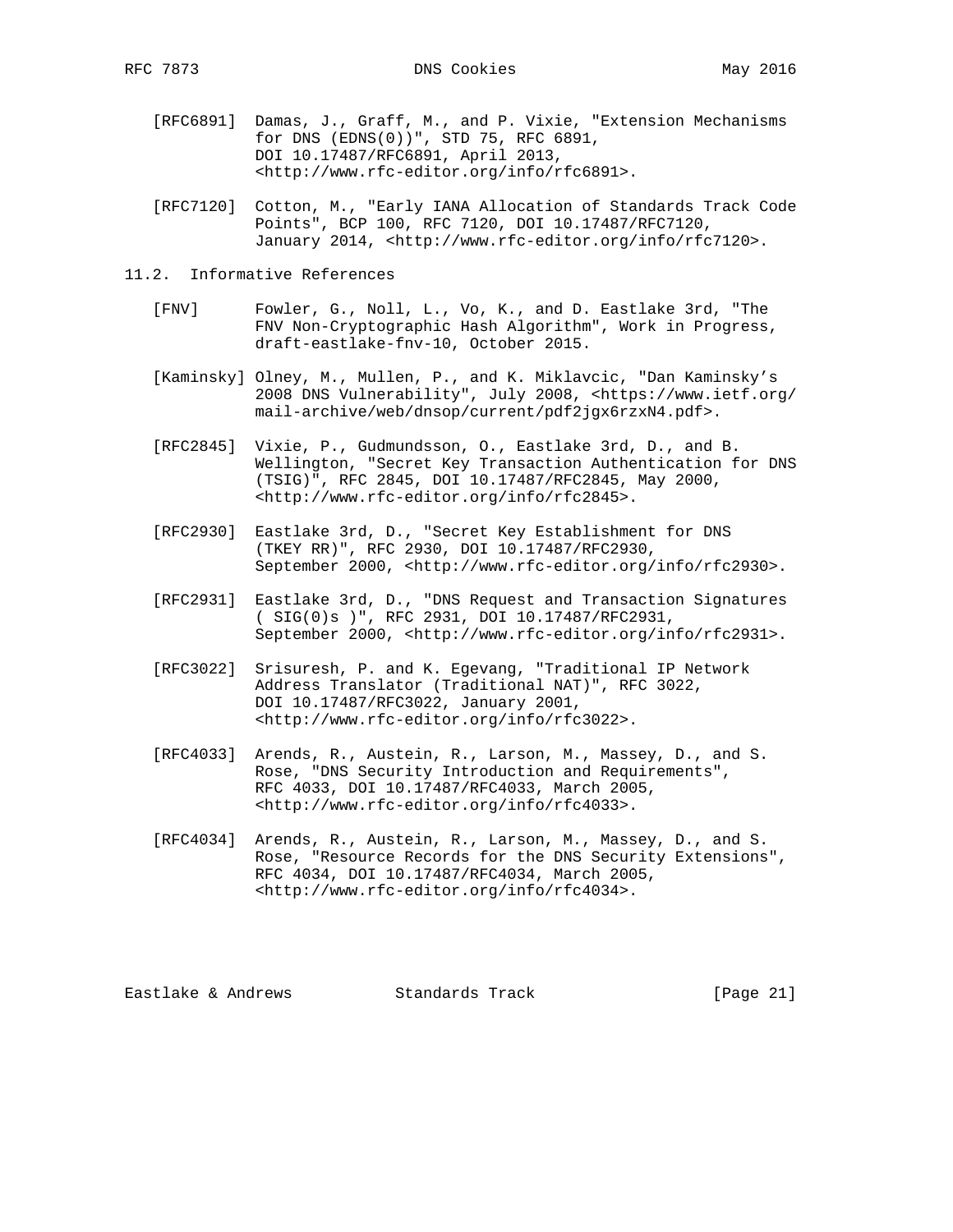- [RFC4035] Arends, R., Austein, R., Larson, M., Massey, D., and S. Rose, "Protocol Modifications for the DNS Security Extensions", RFC 4035, DOI 10.17487/RFC4035, March 2005, <http://www.rfc-editor.org/info/rfc4035>.
- [RFC4966] Aoun, C. and E. Davies, "Reasons to Move the Network Address Translator - Protocol Translator (NAT-PT) to Historic Status", RFC 4966, DOI 10.17487/RFC4966, July 2007, <http://www.rfc-editor.org/info/rfc4966>.
- [RFC5452] Hubert, A. and R. van Mook, "Measures for Making DNS More Resilient against Forged Answers", RFC 5452, DOI 10.17487/RFC5452, January 2009, <http://www.rfc-editor.org/info/rfc5452>.
- [RFC6234] Eastlake 3rd, D. and T. Hansen, "US Secure Hash Algorithms (SHA and SHA-based HMAC and HKDF)", RFC 6234, DOI 10.17487/RFC6234, May 2011, <http://www.rfc-editor.org/info/rfc6234>.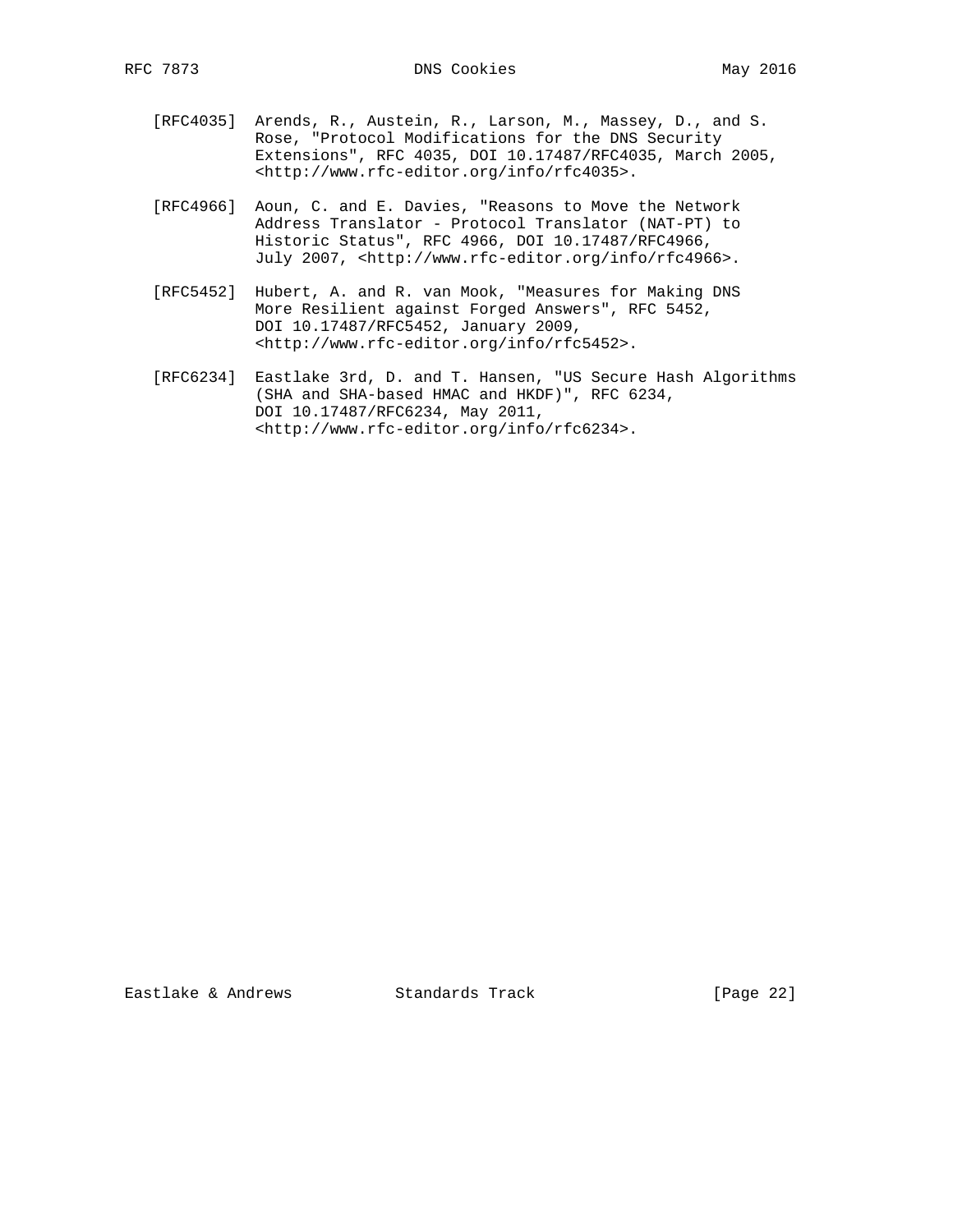Appendix A. Example Client Cookie Algorithms

A.1. A Simple Algorithm

 A simple example method to compute Client Cookies is the FNV64 [FNV] of the Client IP Address, the Server IP Address, and the Client Secret:

 Client Cookie = FNV64( Client IP Address | Server IP Address | Client Secret )

 where "|" indicates concatenation. Some computational resources may be saved by pre-computing FNV64 through the Client IP Address. (If the order of the items concatenated above is changed to put the Server IP Address last, it might be possible to further reduce the computational effort by pre-computing FNV64 through the bytes of both the Client IP Address and the Client Secret, but this would reduce the strength of the Client Cookie and is NOT RECOMMENDED.)

A.2. A More Complex Algorithm

 A more complex algorithm to calculate Client Cookies is given below. It uses more computational resources than the simpler algorithm shown in Appendix A.1.

 Client Cookie = HMAC-SHA256-64( Client IP Address | Server IP Address, Client Secret )

Appendix B. Example Server Cookie Algorithms

B.1. A Simple Algorithm

 An example of a simple method producing a 64-bit Server Cookie is the FNV64 [FNV] of the request IP address, the Client Cookie, and the Server Secret.

 Server Cookie = FNV64( Client IP Address | Client Cookie | Server Secret )

 where "|" represents concatenation. (If the order of the items concatenated was changed, it might be possible to reduce the computational effort by pre-computing FNV64 through the bytes of the Server Secret and Client Cookie, but this would reduce the strength of the Server Cookie and is NOT RECOMMENDED.)

Eastlake & Andrews Standards Track [Page 23]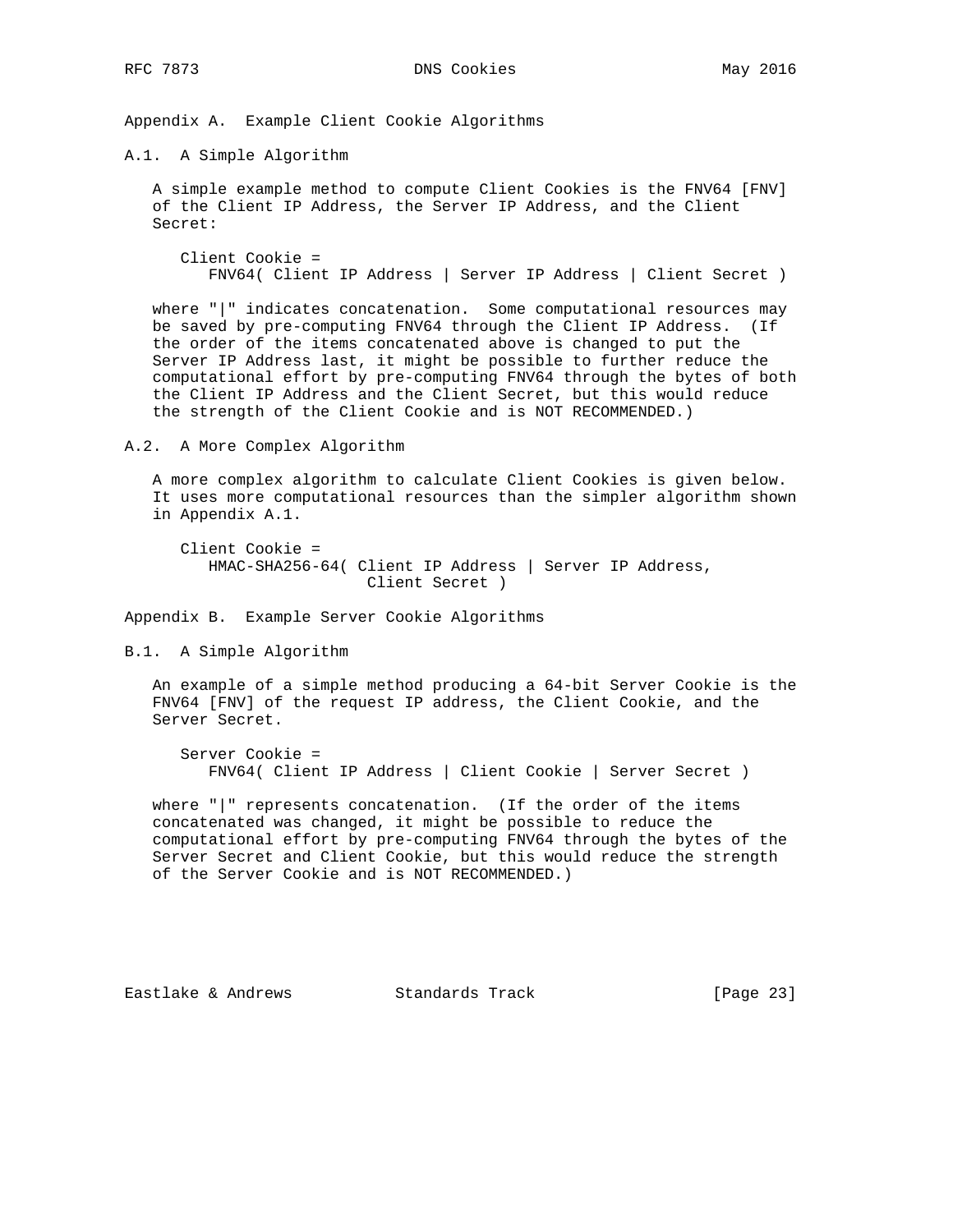### B.2. A More Complex Algorithm

 Since the Server Cookie has a variable size, the server can store various information in that field as long as it is hard for an adversary to guess the entire quantity used for authentication. There should be 64 bits of entropy in the Server Cookie; for example, it could have a sub-field of 64 bits computed pseudorandomly with the Server Secret as one of the inputs to the pseudorandom function. Types of additional information that could be stored include a timestamp and/or a nonce.

 The example below is one variation of the Server Cookie that has been implemented in BIND 9.10.3 (and later) releases, where the Server Cookie is 128 bits, composed as follows:

| Sub-field | Size    |  |
|-----------|---------|--|
|           |         |  |
| Nonce     | 32 bits |  |
| Time      | 32 bits |  |
| Hash      | 64 bits |  |

 With this algorithm, the server sends a new 128-bit cookie back with every request. The Nonce field assures a low probability that there would be a duplicate.

 The Time field gives the server time and makes it easy to reject old cookies.

 The Hash part of the Server Cookie is the part that is hard to guess. In BIND 9.10.3 (and later), its computation can be configured to use AES, HMAC-SHA-1, or, as shown below, HMAC-SHA-256:

 hash = HMAC-SHA256-64( Server Secret, (Client Cookie | Nonce | Time | Client IP Address) )

where "|" represents concatenation.